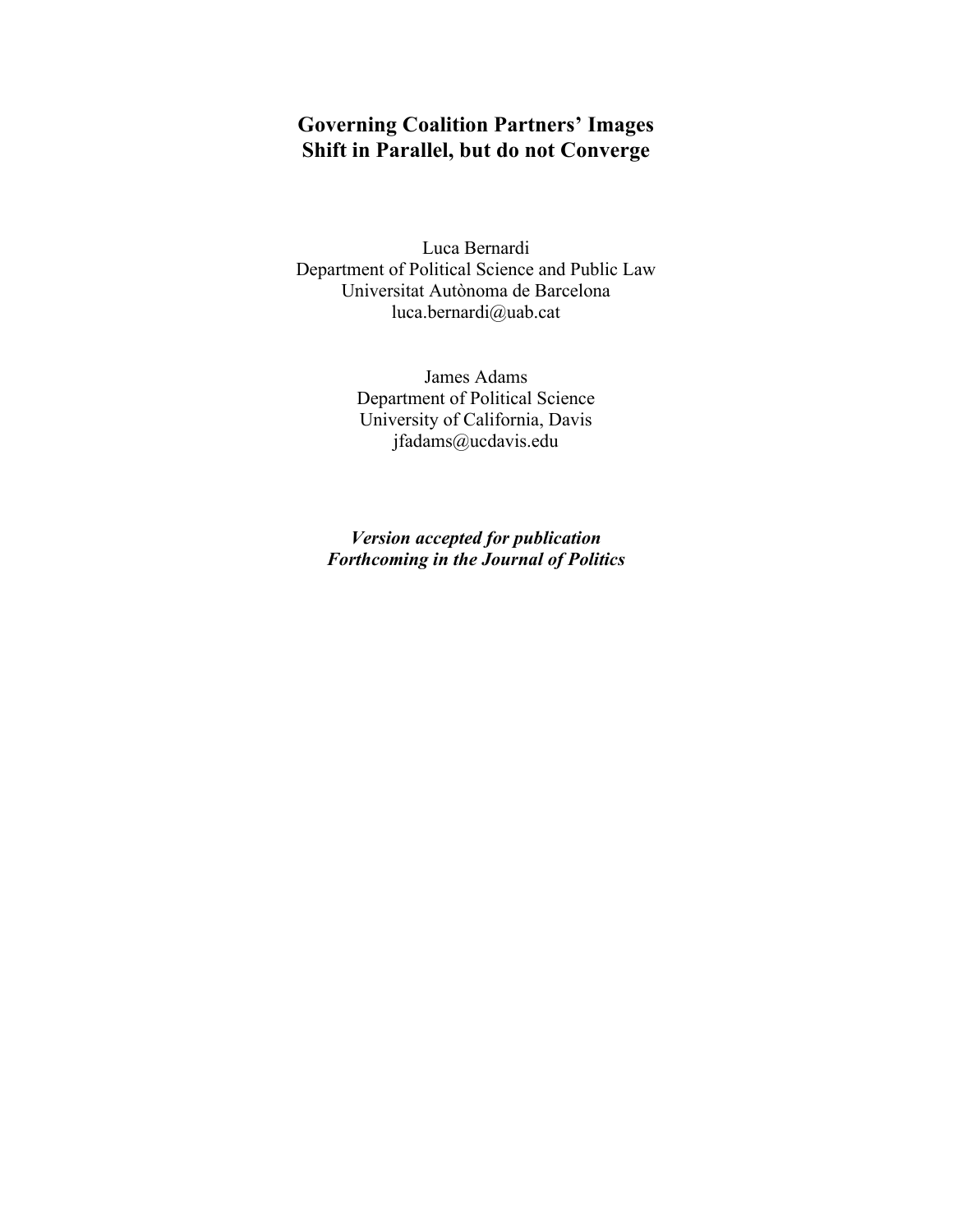### **Governing Coalition Partners' Images Shift in Parallel, but do not Converge**

#### **Abstract**

Research by Fortunato and Stevenson documents that, all else equal, voters infer that governing coalition partners share similar ideologies. All else may not be equal, however, if coalition partners counteract voters' coalition-based heuristic by publicly emphasizing their policy differences. We argue that coalition partners are motivated to differentiate their policy images, and we review studies documenting these differentiation efforts via party press releases, interviews, speeches, and legislative amendments. We then report analyses of survey data from 21 European party systems that document that, the coalition heuristic notwithstanding, voters displayed only weak and inconsistent tendencies to perceive Left-Right policy convergence between coalition partners. However we argue for – and empirically substantiate – an alternative pattern, namely that voters perceived coalition partners shifting their positions in the same direction over time, an effect that maintains stable perceived policy distances between parties. These findings have implications for parties' election strategies and political representation.

Keywords. coalitions; party images; Left-Right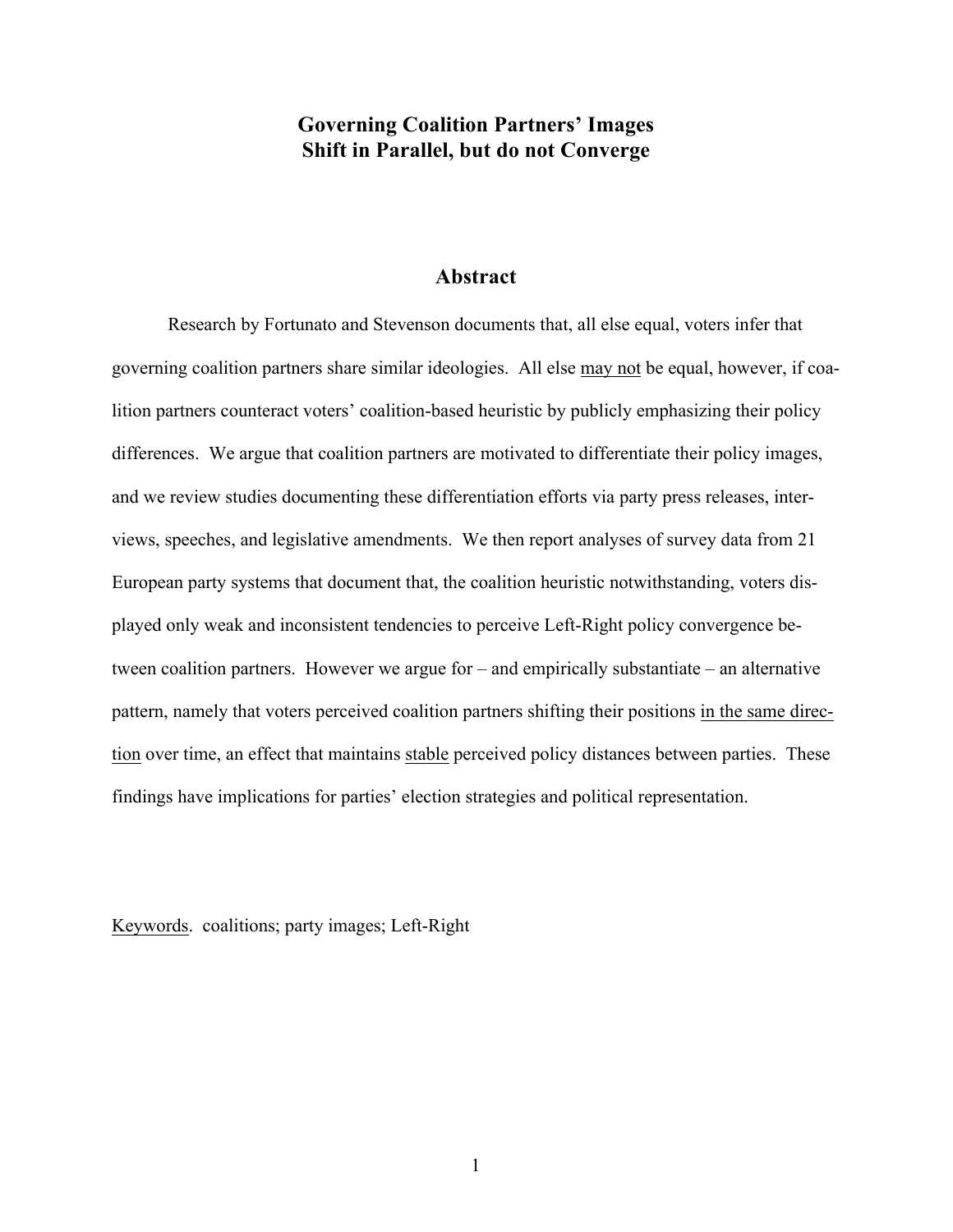In an influential study, Fortunato and Stevenson (2013) document that voters perceive coalition partners' Left-Right positions as more similar than is implied by the policy tones of their election manifestos, i.e., voters use government participation as a heuristic to infer policy agreement between coalition partners. Fortunato and Adams (2015) extend this finding to show that citizens project the Prime Minister's position onto its junior partners, but not vice-versa. These findings imply that junior coalition partners should project that cabinet participation will draw their policy image into the Prime Ministerial party's orbit, thereby blurring the junior partner's distinctiveness which may depress its electoral appeal (Sagarzazu and Klüver forthcoming; Spoon 2011).

While the Fortunato-Stevenson study illuminates voters' coalition-based heuristic, parties' desires to maintain distinct identities may prompt coalition partners to counter this voter heuristic by pro-actively emphasizing their policy differences. That is, the authors' finding that, all else equal, voters infer convergence between coalition partners, may prompt these partners to act to ensure that all else is not equal, namely by publicizing their policy distinctiveness. This is a delicate balancing act, however, since emphasizing cabinet policy differences may undermine the government and endanger its survival. These considerations raise the questions: Do governing parties' policy images in fact converge over time? And, are there alternative patterns in parties' policy images associated with coalition participation?

We present theoretical and empirical analyses to address the above questions. Theoretically, we delineate the reasons why coalition partners benefit from maintaining distinct policy profiles. We then review studies documenting coalition partners' efforts to publicize their distinctiveness via their speeches, press releases, interviews, manifestos, and legislative amendments, and we contrast these efforts with other actions coalition partners are constrained to take that may blur their images, notably voting for and publicly supporting government-sponsored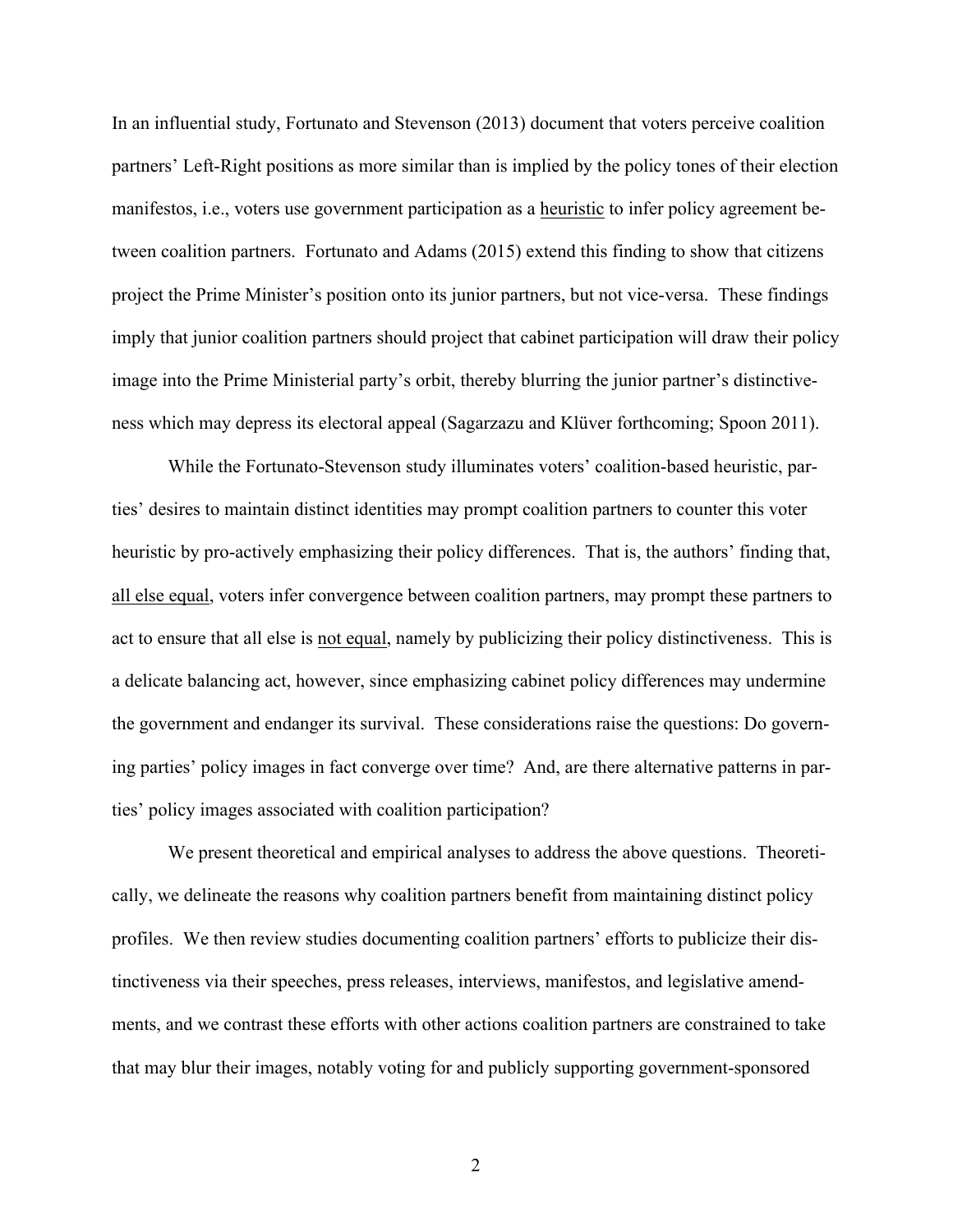legislation. Because these considerations point in conflicting directions, we believe the question of whether coalition partners' policy images actually converge over time is best settled by empirics, not theory. However we argue for an alternative, coalition-related effect, namely a parallel image shifts hypothesis that when voters perceive policy shifts by the Prime Ministerial party, they will perceive its junior coalition partners shifting in the same direction over time.

Empirically, we report longitudinal analyses of survey respondents' perceptions of parties' Left-Right positions, drawn from European Election Study (EES) surveys, along with robustness checks on national parliamentary election surveys, that bear on our arguments. First, we find only weak and inconsistent tendencies for coalition partners' images to converge over time. These estimates suggest that coalition partners can often counteract voters' application of the coalition heuristic via their press releases, speeches, interviews, and proposed legislative amendments. Second, we find strong support for the parallel image shift hypothesis, that coalition partners' images shift in the same direction over time. This parallel movement helps maintain stable differences between coalition partners' policy images, as opposed to convergence.

Our findings have implication for party strategies and mass-elite linkages. First, they imply that party leaders invited to enter government as a junior partner should not project that cabinet participation will inevitably blur their party's distinctiveness vis-a-vis the Prime Ministerial party. Junior partners can publicize their distinctiveness in many venues, and our findings suggest that their communication strategies largely counteract voters' application of the coalition heuristic. However our findings also imply that party elites should expect voters to project shifts in the Prime Ministerial party's policy image onto its junior partners.

Second, our study illuminates an apparent disconnect between two notable recent studies of parties' policy images. On one hand, Fortunato and Stevenson (2013) document that voters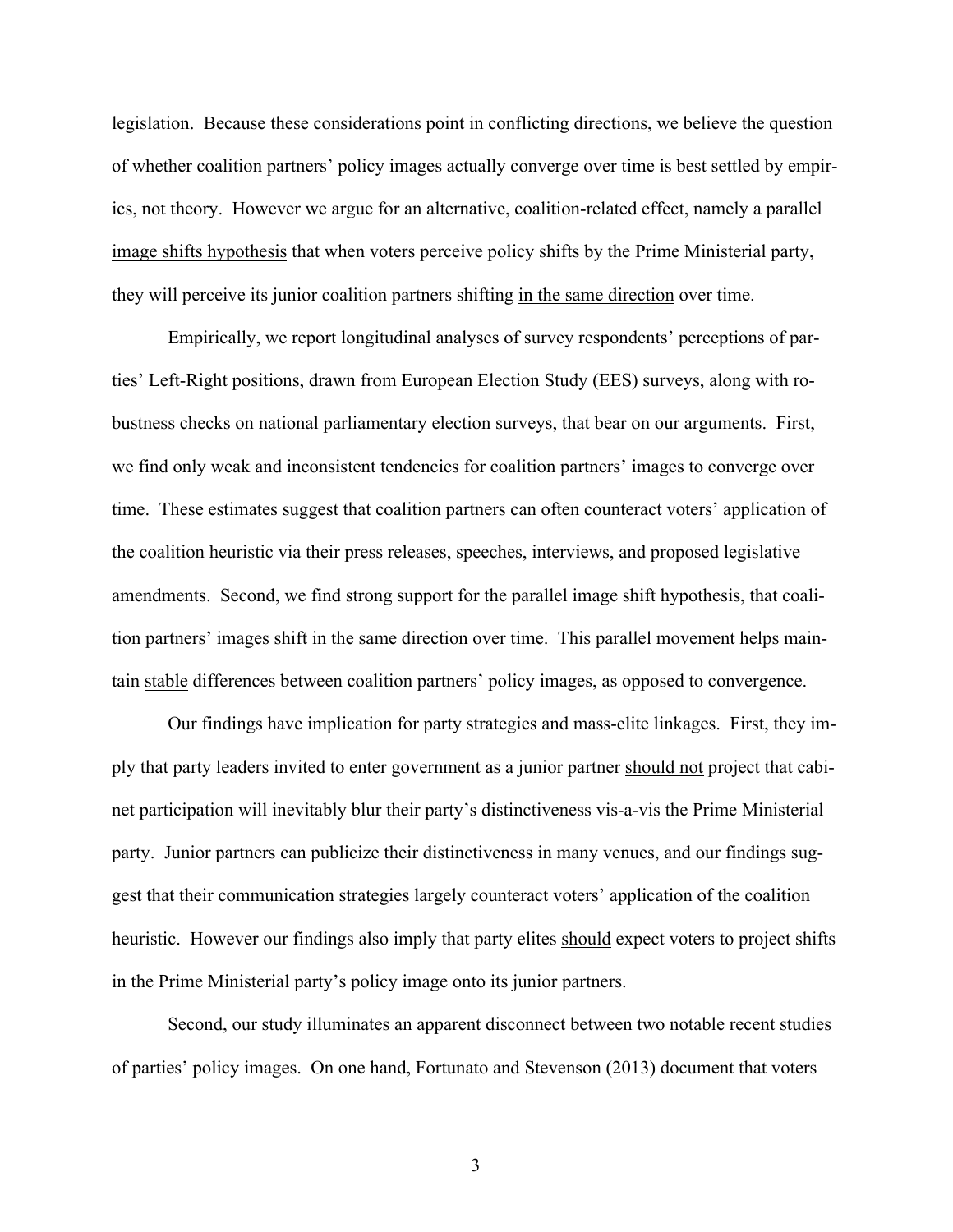infer substantial Left-Right convergence between coalition partners, while on the other hand Dalton and McAllister (2015) show that parties' Left-Right images are extremely stable over time. These findings appear in conflict, for if coalition membership by itself significantly shifts parties' policy images, then one might expect that the coalition heuristic in combination with the many other factors shaping parties' images – including speeches, press releases, legislative amendments, and so on – would surely destabilize party images, contra Dalton and McAllister. We propose that both sets of authors are correct: voters indeed infer that coalition partners converge significantly on policy, all else equal, but we then argue that all else may not be equal because governing parties have incentives to use rhetorical strategies to counteract voters' application of the coalition heuristic. Our arguments may illuminate the 'paradox' of how parties' policy images remain stable in the context of the coalition heuristic.

#### **Governing Parties' Incentives and the Coalition Heuristic: Theoretical Arguments**

Many studies on parties' election strategies and mass-elite linkages implicitly assume that voters accurately perceive parties' policy positions (e.g., Calvo and Hellwig 2011), yet while citizens' party placements correlate with the codings of parties' manifestos and also with experts' placements (Dalton and McCallister 2015; Bakker et al. 2012), studies find that *over time*, citizen perceptions of party policy shifts only weakly track these alternative measures (Adams et al. 2011; Fernandez-Vasquez 2014). This raises the question: How do voters' perceptions change? Fortunato and Stevenson (2013) argue that voters infer that governing parties' policy positions converge, because voters recognize that coalition partners feel pressure to compromise (e.g., Ganghof and Brauninger 2006), and that parties with similar positions often coalesce (Martin and Stevenson 2001). The authors show that citizens perceive coalition partners' positions as more similar than is implied by the Left-Right tone of their policy manifestos.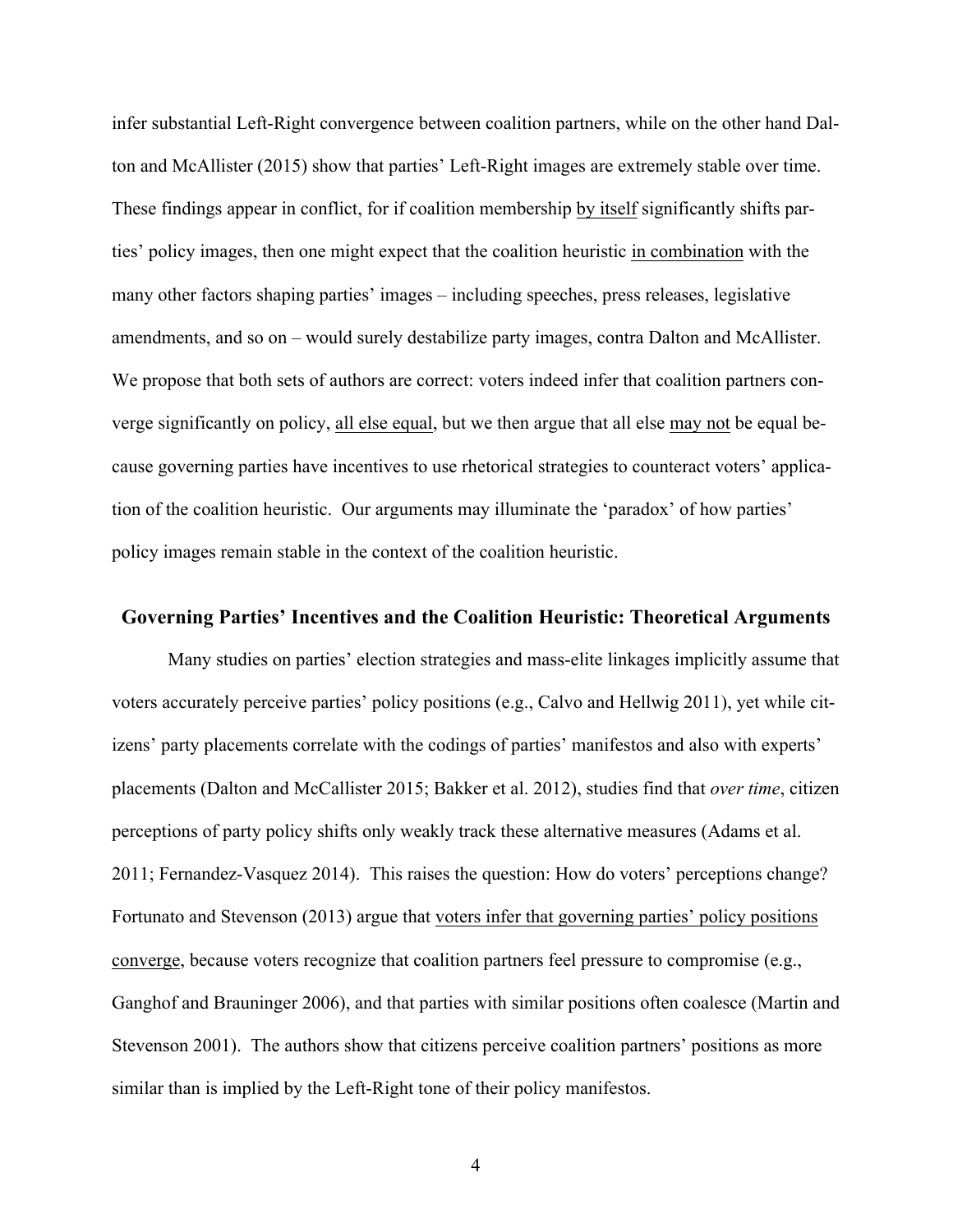It is important to understand both what Fortunato-Stevenson's findings do and do not imply. The authors show that, all else equal, voters perceive coalition partners' policy images as substantially more similar than is implied by the tones of their policy manifestos, i.e., that voters employ a coalition heuristic. However this finding does not necessarily imply that voters will perceive coalition partners' policy images converging, because all else may not be equal. Parties' images are shaped by many factors beyond the observable fact of their cabinet participation, including party elites' speeches, press releases, election manifestos, and interviews. Hence coalition partners have the tools to communicate their policy distinctiveness, should they choose to do so. This raises the question: Are coalition partners motivated to publicize their differences, in an effort to counteract citizens' application of the coalition heuristic? This issue is interesting because theoretical arguments point in conflicting directions. The argument that coalition partners will not push back against the coalition heuristic is that because coalition participation confers prestige, visibility, and policy influence, coalition partners are motivated to compromise on contentious issues in order to maintain harmony and avert a cabinet dissolution. In this regard, since every governing party has a de facto veto in most cabinets, the passage of government policy implies that all governing parties endorse the policy, a dynamic that is reinforced by the norm of collective responsibility, which explicitly prohibits open attacks on government policies after they have passed. Indeed, coalition governments employ various mechanisms to ensure cabinet policy compromises including formal coalition agreements, parliamentary committees, and junior ministers (see, e.g., Martin and Vanberg, 2011). These considerations suggest that governing partners will cooperate in ways that reinforce voters' coalition heuristic.

On the other hand, the selective benefits of cabinet membership notwithstanding, coalition partners have electoral incentives to differentiate their policy images. Fortunato (forth-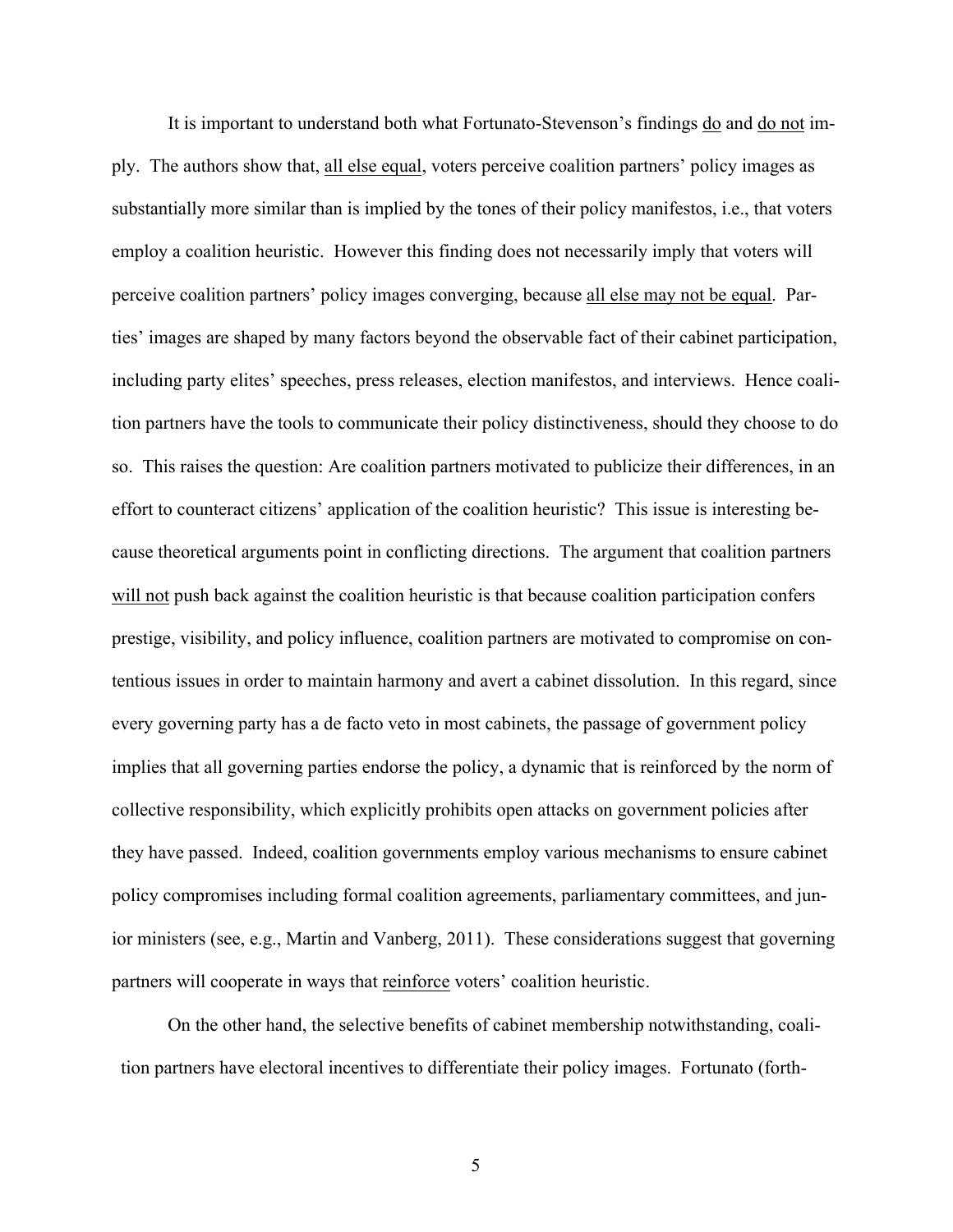coming) documents that voters punish coalition participants that compromise unduly over policy, because voters resent such parties' failure to fight for the principles they espoused during the election campaign. Moreover, junior partners have a related incentive to distinguish their issue profiles from the Prime Ministerial (PM) party, because the PM party – typically a large party with a past history of governance – often enjoys a positive image with respect to attributes such as competence and the ability to govern effectively, that citizens value but that are not directly tied to the parties' issue positions. Thus junior coalition partners may seek to differentiate their policy image from the PM party, fearing that otherwise voters will compare the parties based on their non-policy attributes – a comparison the junior partners will lose. In this regard, Spoon (2011, chapter 2) demonstrates that niche parties' vote shares decline when their issue positions converge with those of larger, mainstream parties (see also Sagarzazu and Klüver forthcoming). $<sup>1</sup>$ </sup>

With respect to how coalition partners can differentiate their images given the norm of collective responsibility, as noted above parties communicate their policies in many forums including speeches, interviews, press releases, parliamentary debates, and election manifestos, which provide coalition partners opportunities to convey distinctive issue profiles. In this regard, Martin and Vanberg (2008) analyze how coalition parties use legislative speeches to justify their policy compromises, and to explicate their own preferred positions; van der Velden and Schumacher (2015) document that coalition partners' manifesto-based policy statements diverge over

 $1$  Bawn and Somer-Topcu (2012) suggest an additional reason why coalition partners may seek to differentiate their positions, namely that voters tend to discount these parties' abilities to implement their pre-election policy promises, which implies that governing parties have electoral incentives to present more extreme (hence differentiated) images to the public.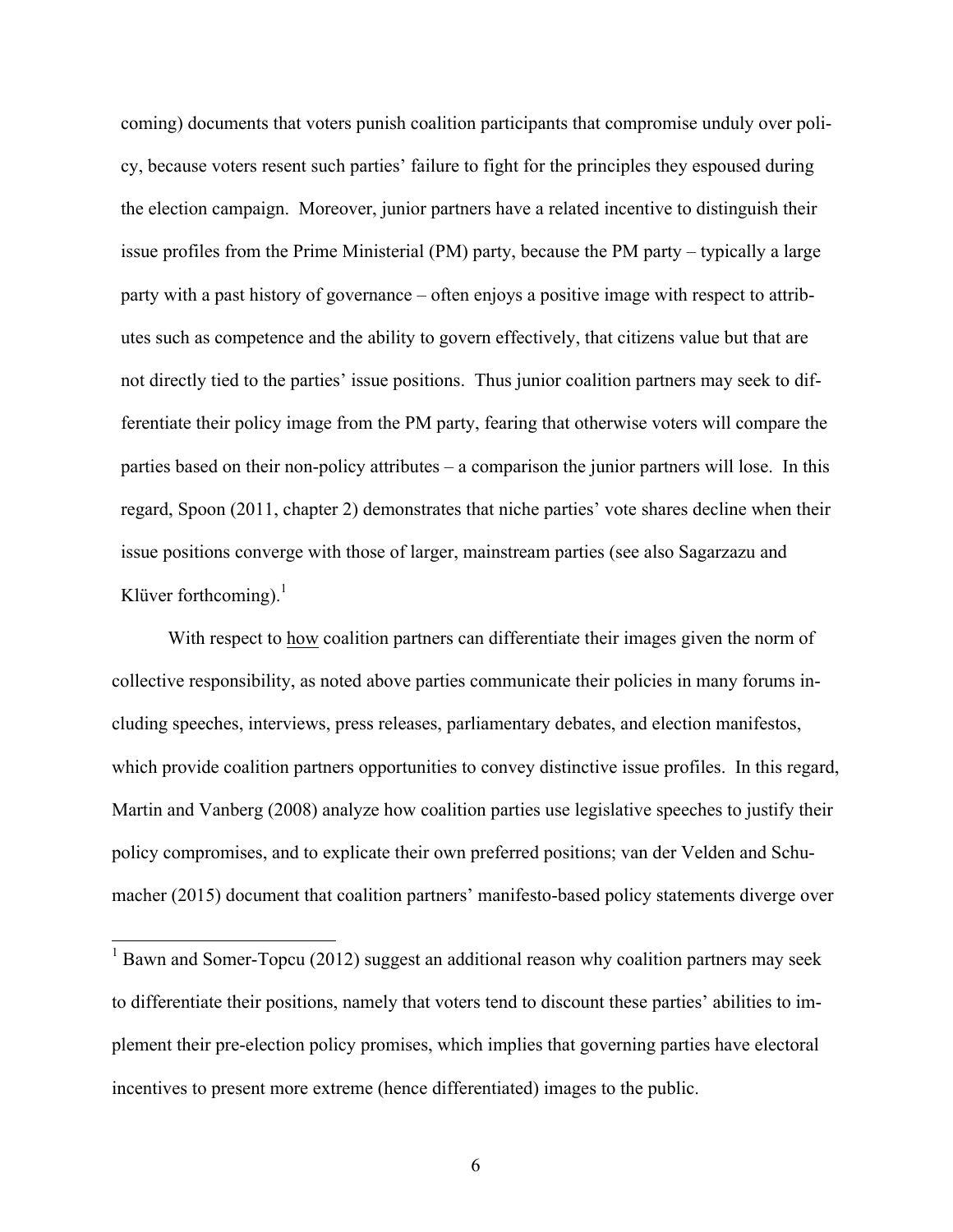time, on average; and, Sagarzazu and Klüver (forthcoming) analyze German political parties' press releases and find that as the time of the next national election approached the governing coalition partners increasingly diverged in their issue emphases, in an effort to differentiate their profiles (see also Meyer and Wagner 2016). Finally, while the norm of collective responsibility precludes criticizing government policies after they are enacted, parties may publicly question and amend their coalition partners' policy initiatives before their enactment. Fortunato (2010) analyzes the legislative review process in Belgium, Denmark, and the Netherlands and finds that coalition parties amend their partners' legislation more freely when voters perceive them growing more similar to their partners – an indication that coalition partners explicitly work to counter voters' application of the coalition heuristic.

In toto, theoretical arguments do not support clear predictions about whether coalition partners' policy images will converge over time, because while coalition partners have electoral incentives to distinguish their policy images, they have coalition-based incentives to pursue policy compromises that maintain cabinet harmony. It is unclear how governing parties balance these conflicting motivations. Moreover, even if real world coalition partners prioritize policy distinctiveness over cabinet compromise, we cannot predict whether the distinctions parties publicize via their press releases, speeches, manifestos, and legislative amendments will trump voters' application of the coalition heuristic. As Fortunato and Stevenson emphasize, the force of the coalition heuristic is that it is a simple inference voters draw from an easily observable action, namely parties' decisions to join (and remain in) the cabinet. By contrast, citizens may discount coalition partners' speeches, interviews, and press releases as "cheap talk". Even fully-informed citizens may reasonably disagree with each other over whether party ideologies are more faithfully reflected in their actions or their rhetoric.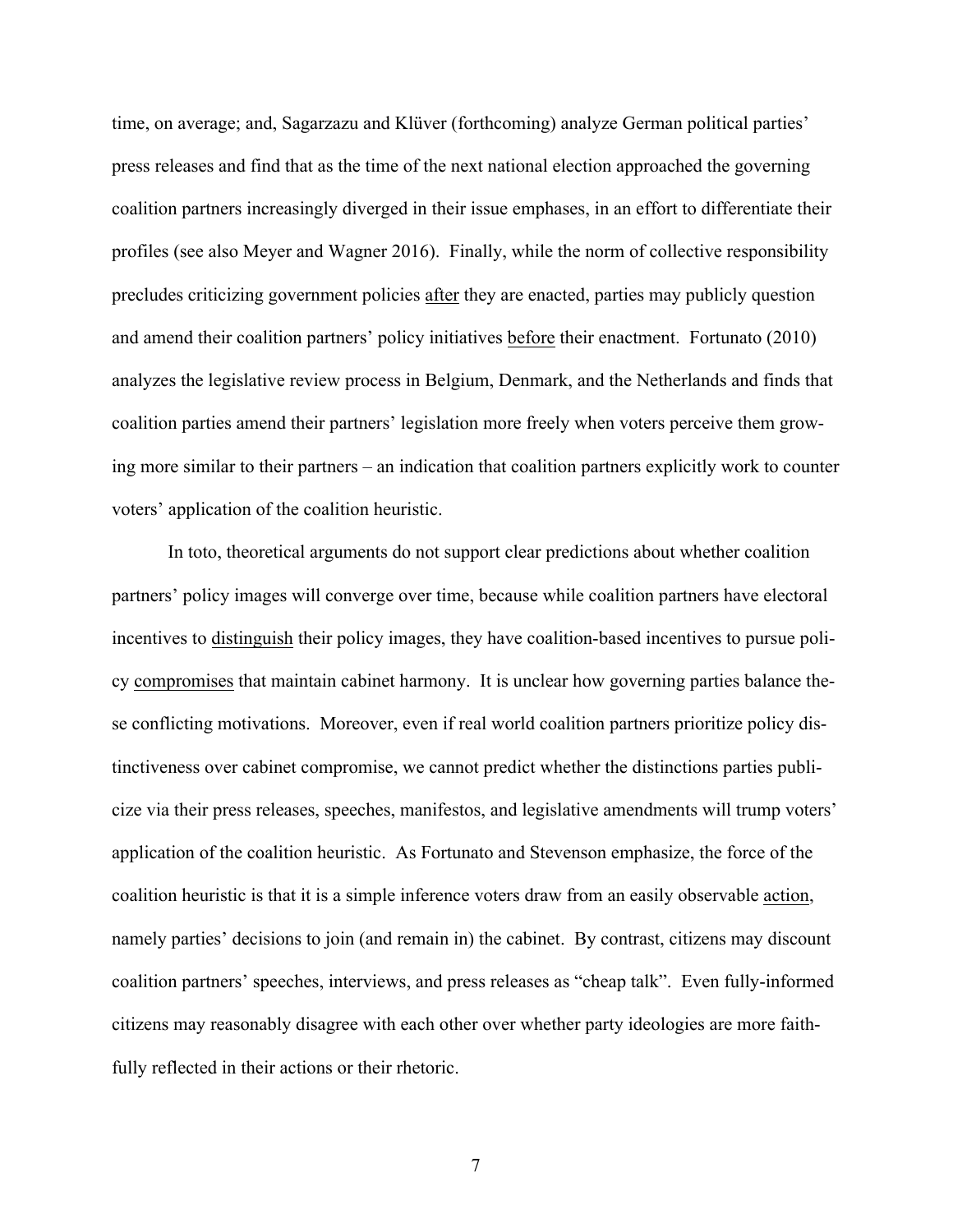*What does theory imply about cabinet partners' images? The parallel shifts hypothesis* While theory offers no clear prediction about coalition partners' image convergence, we see strong reasons to advance an alternative parallel image shifts hypothesis, that citizens will perceive junior coalition partners' policies shifting in the same direction over time as the Prime Ministerial party's perceived shift, i.e., that when citizens perceive the PM party shifting to the right (left) they will perceive parallel rightward (leftward) shifts by its junior coalition partners. We believe that consideration of both voter heuristics and parties' strategic incentives imply this hypothesis. With respect to heuristics, Fortunato and Adams's (2015) empirical finding, that citizens project the PM party's position onto its junior coalition partners, implies that when citizens perceive the PM party as more right-wing (left-wing) they will infer that its junior coalition partners also hold more right-wing (left-wing) positions, which implies in turn that voters who perceive the PM party shifting its position will project this policy shift onto its junior partners. Moreover, we believe that junior coalition partners have strategic incentives to reinforce voters' application of this parallel shift heuristic. In particular, junior coalition partners plausibly seek to maintain a stable degree of divergence between their policy image and the Prime Ministerial party's image, reasoning that the perceived differences with the PM at the time of the last election "worked", in the sense that in the election's aftermath the party was invited to join the government. Junior partners might therefore see any changes in their perceived position relative to the PM party's position as risky, in that perceived image convergence towards the PM might depress the junior partner's electoral appeal at the next election, while perceived divergence from the PM might diminish the junior partner's attractiveness as a coalition partner. Hence risk-averse junior partners plausibly see the PM as a "marker party" (Budge 1994), and calibrate their own image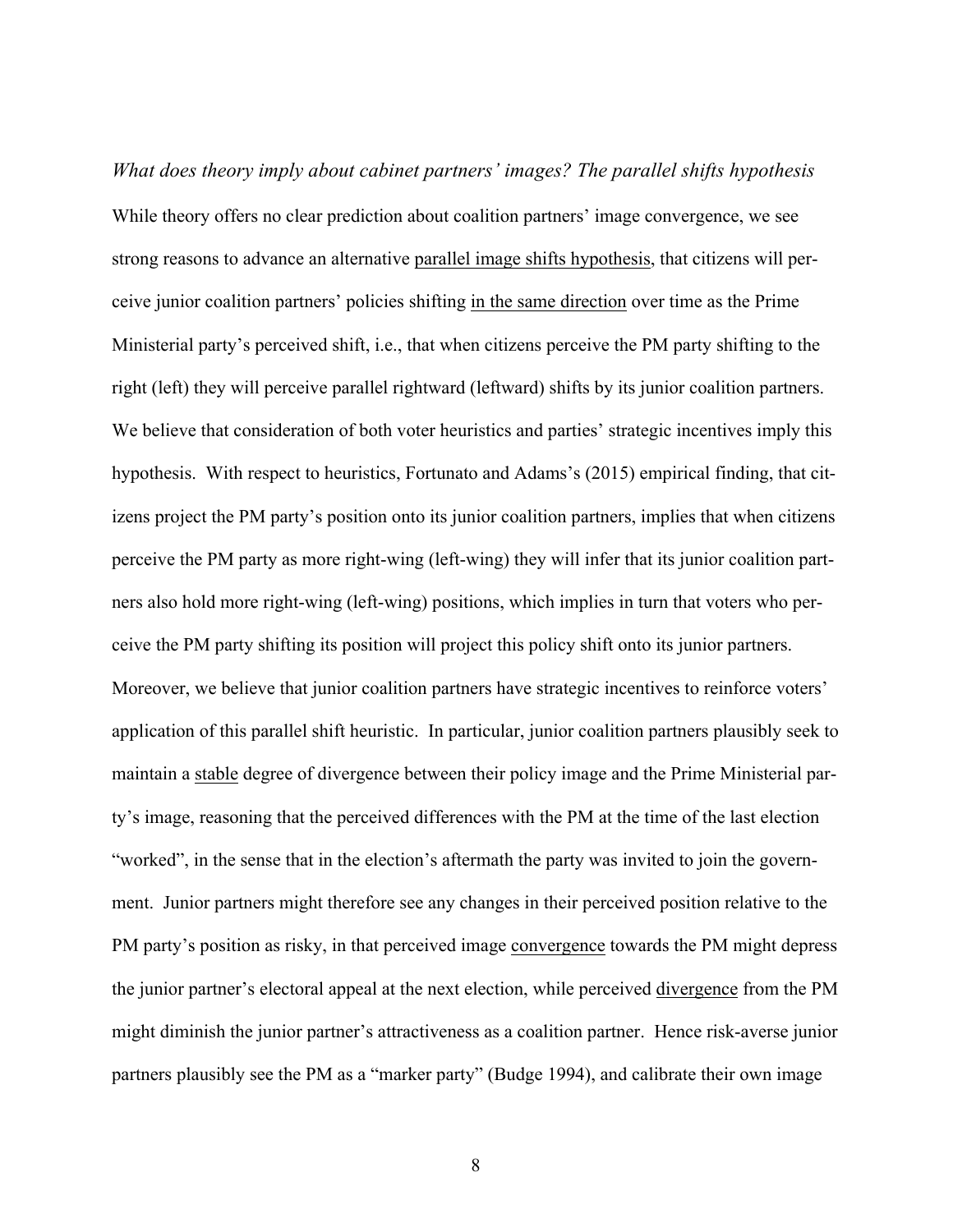against the PM in an effort to maintain a stable degree of (perceived) policy distance to the PM party. This "marker party" strategy implies the parallel image shifts effect we hypothesize, since if the PM party is perceived as shifting right (left) the junior partner must "follow" via its own rightward (leftward) shift, so as to maintain a stable policy distance to the PM party.

 We also note that research by [*identifying reference removed*] suggestively supports the parallel shifts hypothesis, in that the authors find that coalition partners' policy images shift in parallel with respect to European integration policy. Although this study spans a limited time period and analyzes a specialized policy issue, it provides preliminary support for the proposition that coalition partners' overarching Left-Right images may also shift in parallel.

### **Data and Initial Analyses**

For our initial analyses, we measure parties' policy images using respondents' Left-Right party placements from the European Election Studies (Schmitt et al. 2015), which were administered in all countries that belonged to the European Union at the time of the European Parliamentary elections held in 1989, 1994, 1999, 2004, 2009, and  $2014$ <sup>2</sup> We analyze all party systems that were surveyed in at least two consecutive elections (the minimum necessary to measure shifts in parties' policy images): Austria, Belgium, Britain, Cyprus, Denmark, Estonia, Finland, France, Germany, Greece, Ireland, Italy, Latvia, Luxembourg, the Netherlands, Poland, Portugal, Slovakia, Slovenia, Spain and Sweden.<sup>3</sup> The survey respondents were asked to place themselves

<sup>&</sup>lt;sup>2</sup> An additional European Election Study survey was administered in 1979, but since no survey was conducted in 1984, we cannot use the 1979 survey.

<sup>&</sup>lt;sup>3</sup> We note that we exclude Hungary from our analyses because the party PM party's perceived position was not available in two consecutive years.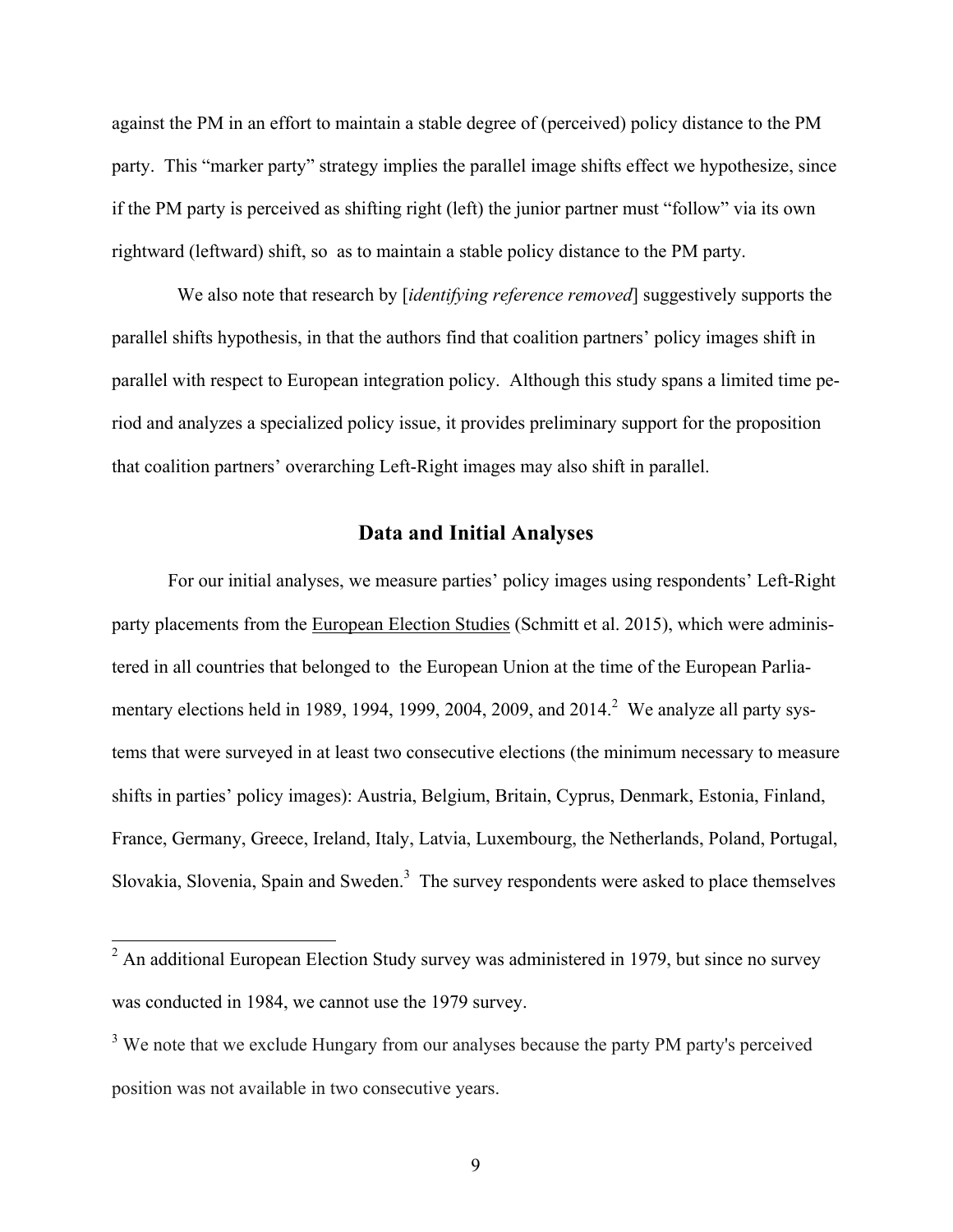and each party on a scale running from 0 (left) to 10 (right).<sup>4</sup> Table S1 in the supplementary information memo reports the set of parties that we analyzed, along with the years they were included in the surveys. (*Note to reviewers: This memo is presented at the end of this paper*.)

We initially analyze the European Election Study (EES) surveys, first because these data maximize the number of observations (we have over three hundred observations of party perceived policy shifts using these data), second because the EES surveys allow us to analyze parties' policy images both in years that coincide with national elections (i.e., years when the country held elections to both its national parliament and the European Parliament) and in the years between national elections. This is important, because research by Sagarzazu and Klüver (forthcoming), discussed below, finds that coalition partners maximize their efforts to differentiate their policies near the times of national parliamentary election. Analyses of the EES data allows us to account for this temporal dimension of party strategies. However below we report robustness checks of survey data from national election studies, which substantiate our conclusions.

Our empirical analyses rely on computations of parties' mean perceived positions, defined as the mean Left-Right position EES respondents assigned to the party, computed over all respondents who provided a valid party placement. For a focal party *j*, we label this variable [*Party j's perceived position* (*t*)]. Similarly, the variable [*Party j's perceived shift* (*t*)] denotes

<sup>&</sup>lt;sup>4</sup> The question about respondents' self-placements was as follows: "In political matters people talk of "the left" and "the right". What is your position? Please use a scale from 0 to 10, where '0' means "left" and '10' means "right". Which number best describes your position?" The question about respondents' party placements was: "And about where would you place the following political parties on this scale? How about the [party name]? Which number from 0 to 10, where '0' means "left" and '10' means "right" best describes this party?"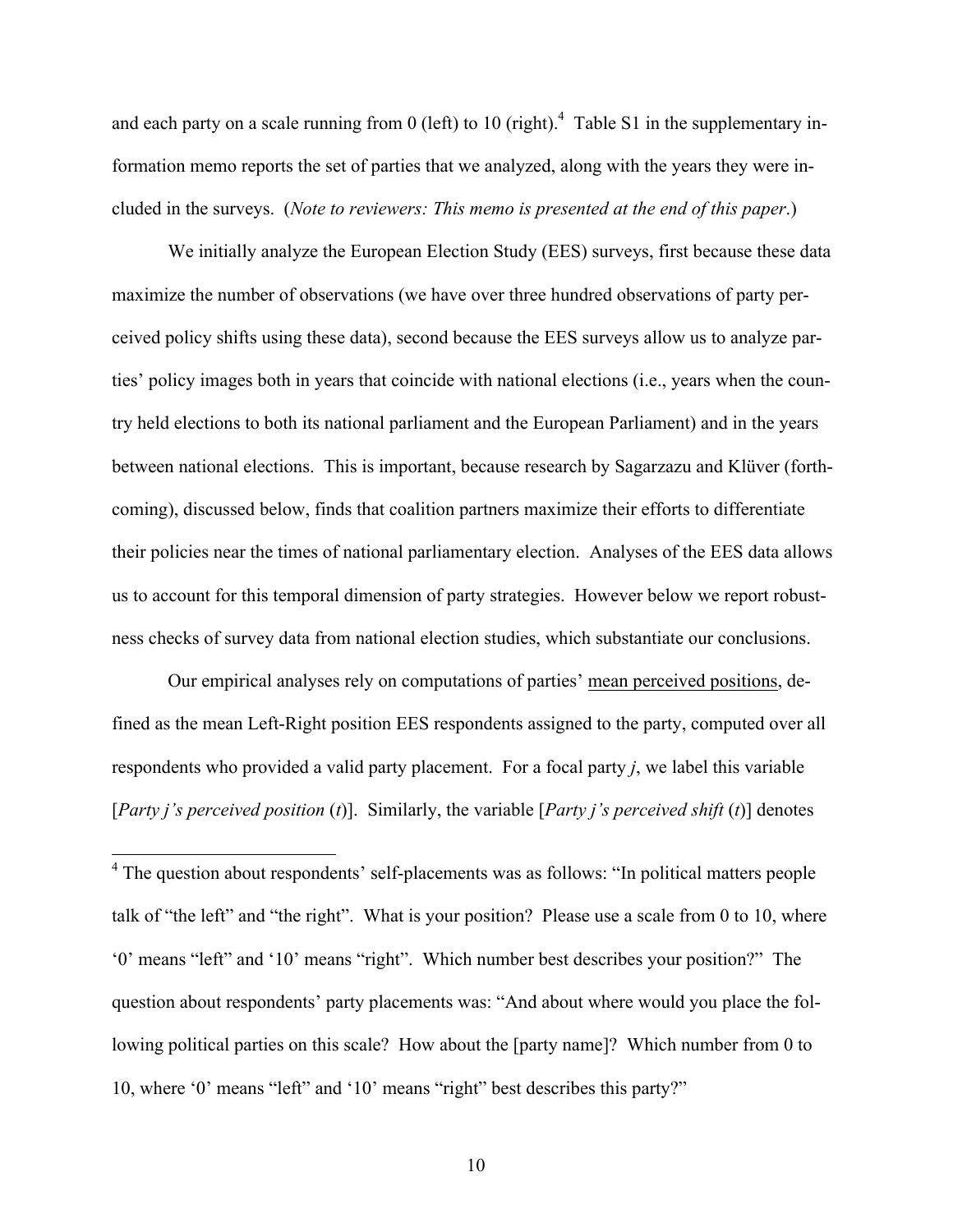the change in the focal party *j*'s mean perceived Left-Right position between the current and previous EES surveys.<sup>5</sup> Finally, for any party *j* that is not the current Prime Ministerial (PM) party, the variable [*Party j's perceived distance to the PM party* (*t*)] denotes the distance between the mean perceived positons of party  $j$  and the PM party at the current EES survey.<sup>6</sup>

# *Initial patterns: Strong evidence of coalition partners' parallel image shifts, but weak evidence for image convergence*

Analyzing parties' policy images – and image shifts – requires controlling for multiple factors beyond coalition arrangements including country and year effects, and long-run equilibria in parties' policy images. Below we report multivariate analyses that address these factors. First, however, we summarize simple patterns in the data suggesting that coalition partners' images converge only modestly over time, but that they consistently shift in parallel.

Perceived party differences: Weak evidence that coalition partners' images converge. As outlined above, while the coalition heuristic implies that – all else equal – coalition partners' policy images converge over time, these partners have electoral incentives to counteract this voter heuristic by publicizing their policy differences. The computations reported in Table 1A, which

5 That is, this variable is defined as

[*Party i's perceived shift* (*t*)] = [*Party i's perceived position* (*t*)] – [*Party i's perceived position*  $(t-1)$ ]

where [*Party i's perceived position*  $(t - 1)$ ] is *j's* perceived position at the previous EES survey. <sup>6</sup> That is, the variable [*Party i's perceived distance to the PM party (t)*] equals the absolute value of the difference between the variables [*Party j's perceived position* (*t*)] and [*PM party's perceived position* (*t*)], where party *j* is not the PM party.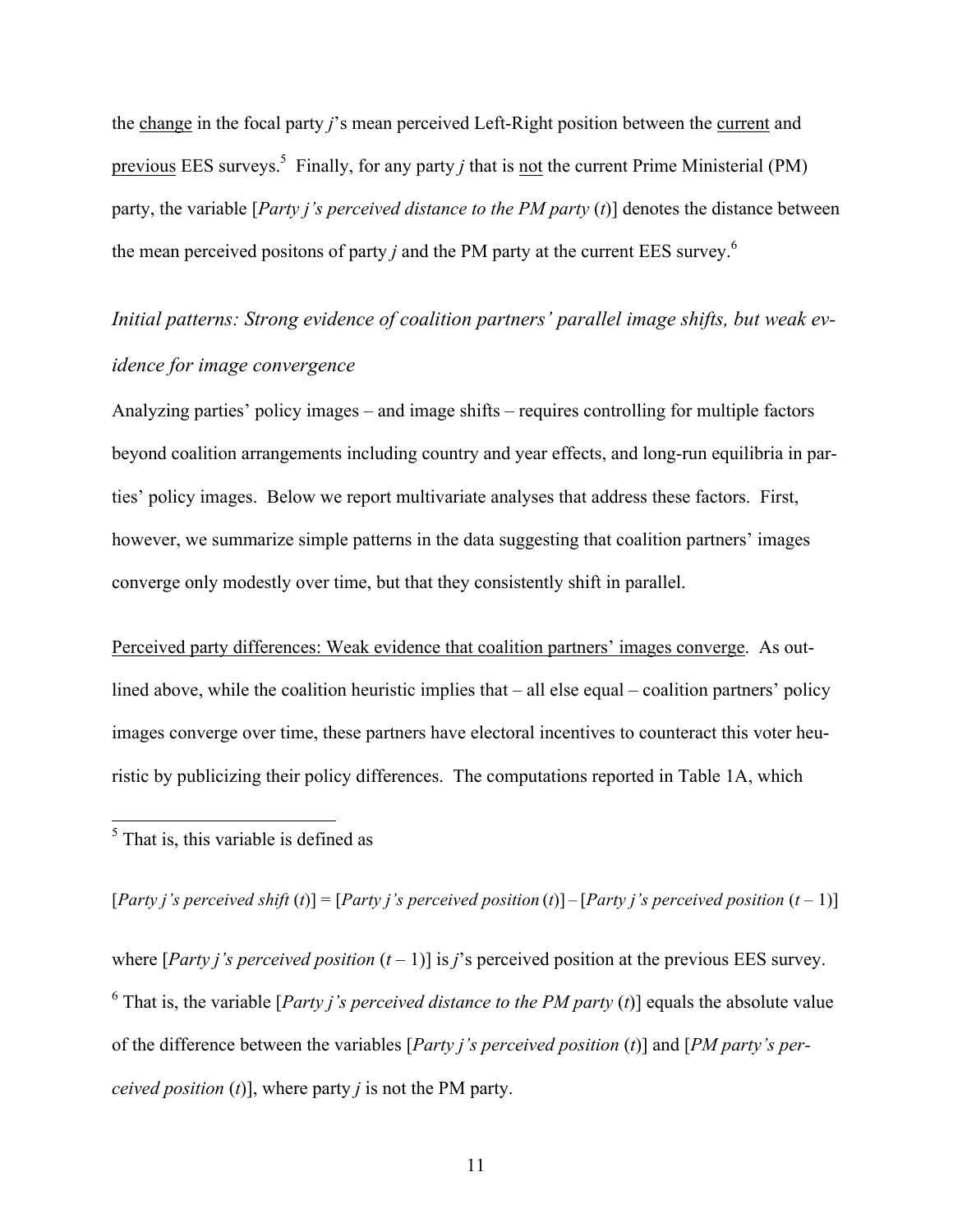compare coalition partners' perceived Left-Right distances at the current versus the previous European Election Study (EES) survey, suggest that coalition partners' images converged only modestly over time, on average. Column 1 reports the mean perceived distance between the PM party and its junior partners, i.e., the mean value of the [*Party j's perceived distance to the PM party* (*t*)] variable, computed over all PM-junior partner pairs in our data set (77 in all) at the time of the current EES survey. This mean perceived distance is only 1.57 units along the 0-10 Left-Right scale, which fits with past findings that parties with similar ideologies often coalesce (e.g., Martin and Stevenson 2001). However it does not directly address whether coalition partners' policy images converge over time. To evaluate this issue we ask how far apart voters perceived these same pairs of parties at the previous EES survey, administered five years earlier. These computations, reported in the second row of column 1, show that the mean distance between the current PM party and its current coalition partners, as perceived at the time of the previous survey was 1.72 units on the 0-10 Left-Right scale, which is 0.15 units less than the mean current perceived distance between these pairs of parties on the 0-10 Left-Right scale. This mean perceived convergence is detectible  $(p < .05)$ , but it is modest.

As a comparison, column 2 in Table 1A reports the mean perceived Left-Right distances between the current PM party and all parties that were in opposition at the time of the current EES survey (row 1 in column 2), along with the perceived distances between these same party pairs at the previous EES survey (row 2 in column 2). This comparison is relevant because if opposition parties' images shift away from the PM party over time, we might conclude that compared to opposition parties, junior partners' images converge substantially towards the PM party. However our computations do not support this interpretation: the perceived Left-Right distance between the PM party and opposition parties, averaged across all [PM-opposition party] pairs in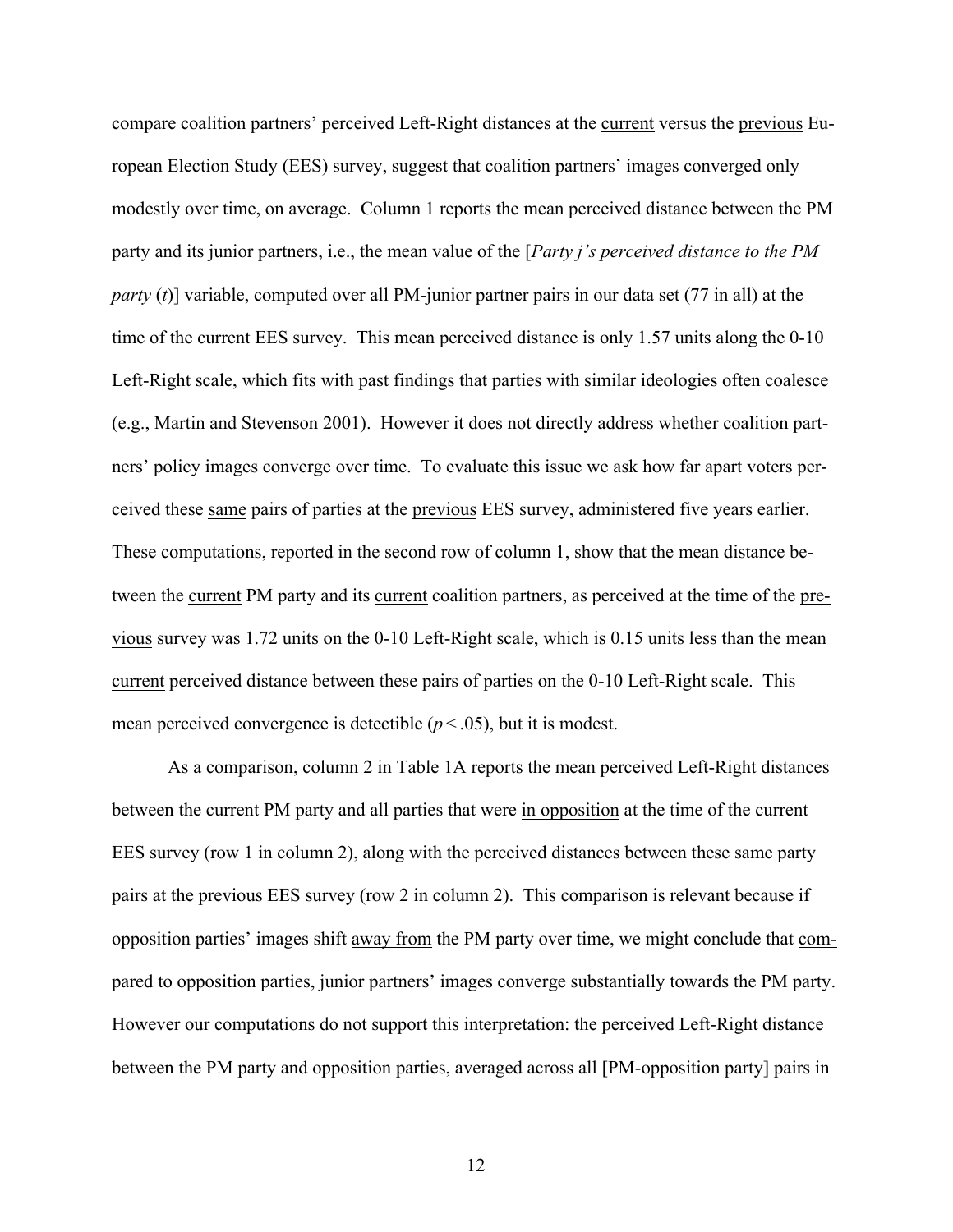our data set (252 pairs in all), is 2.65 units at the current EES survey, while the perceived distance between these same party pairs at the previous EES survey was 2.70 units. Thus the public does not perceive the PM party and opposition parties diverging over time.

 Finally, note that while we identify modest image convergence between coalition partners over time, we are cautious about inferring that joint governance caused this convergence, since the reciprocal process, whereby parties' image convergence caused joint governance, is also possible. That is, given the well-known finding that parties with similar policies are more likely to form a coalition (e.g., Martin and Stevenson 2001), we might expect that among all party pairs that were not jointly governing five years ago (the time between EES surveys), those pairs of parties that subsequently converged on policy were more likely to subsequently form a coalition; and, that among party pairs that were jointly governing five years ago, those coalition partners that subsequently converged on policy were more likely remain in a joint coalition. Both types of endogeneity should bias our analyses towards finding that coalition partners' images converge over time. Yet we detect only modest image convergence between coalition partners.

Perceptions of parties' policy shifts: Evidence for the parallel shifts hypothesis. Next, we present computations suggesting that junior partners' images tend to shift in the same direction as the PM party's shift. Column 1 in Table 1B reports that the correlation between the current PM party's perceived Left-Right shift and its junior coalition partners' perceived shifts is strongly positive and significant ( $r = +0.50$ ,  $p < .001$ ), denoting that the more the PM's image shifted to the right (left), the more its junior partners' images tended to shift in the same direction. By con-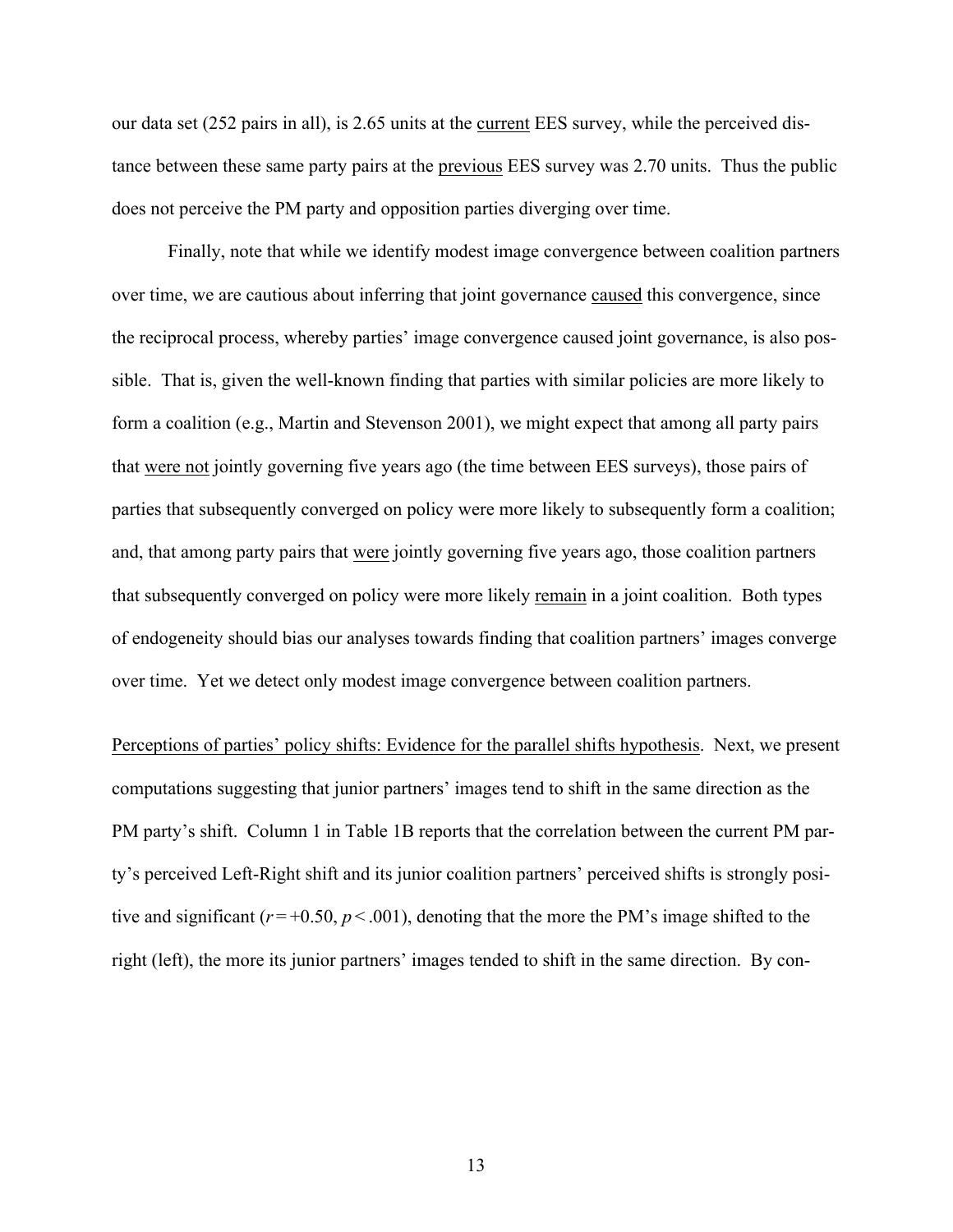trast, the correlation between the perceived shifts of PM parties and opposition parties, reported in column 2 of Table 1B, is small  $(r=+0.10)$  and statistically insignificant.<sup>7</sup>

#### [TABLES 1A-1B ABOUT HERE]

The computations reported in Tables 1A-1B support a clear story. First, across the European party systems in our data set, coalition partners' Left-Right policy images converged only modestly over time, on average, either in an absolute sense or relative to the convergence between governing and opposition parties. Second, coalition partners' policy images displayed strong tendencies to shift in parallel, i.e., in the same direction over time, while opposition parties' policy images did not meaningfully shift in parallel with governing parties' images. These patterns provide *prima facie* evidence for our parallel image shifts hypothesis. Below we present analyses that control for additional confounding variables, which substantiate these conclusions.

### **Multivariate Analyses**

We specify a regression model to evaluate how citizens' perceptions of parties' Left-Right shifts are related to the composition of governing coalitions. Since first-difference models often perform poorly and throw out long-run effects, scholars' attention has recently moved to

 $<sup>7</sup>$  These analyses of parties' parallel shifts do not raise the same endogeneity concerns we dis-</sup> cussed above, with respect to parties' image convergence, because we see no reason to expect parallel party shifts to cause these parties to form (or maintain) a governing coalition. This is because parallel party shifts do not cause policy convergence that could prompt parties to enter (or remain in) governing coalitions; instead, parallel shifts maintain stable policy distances between pairs of parties, which should exert no net effects on the viability of a coalition.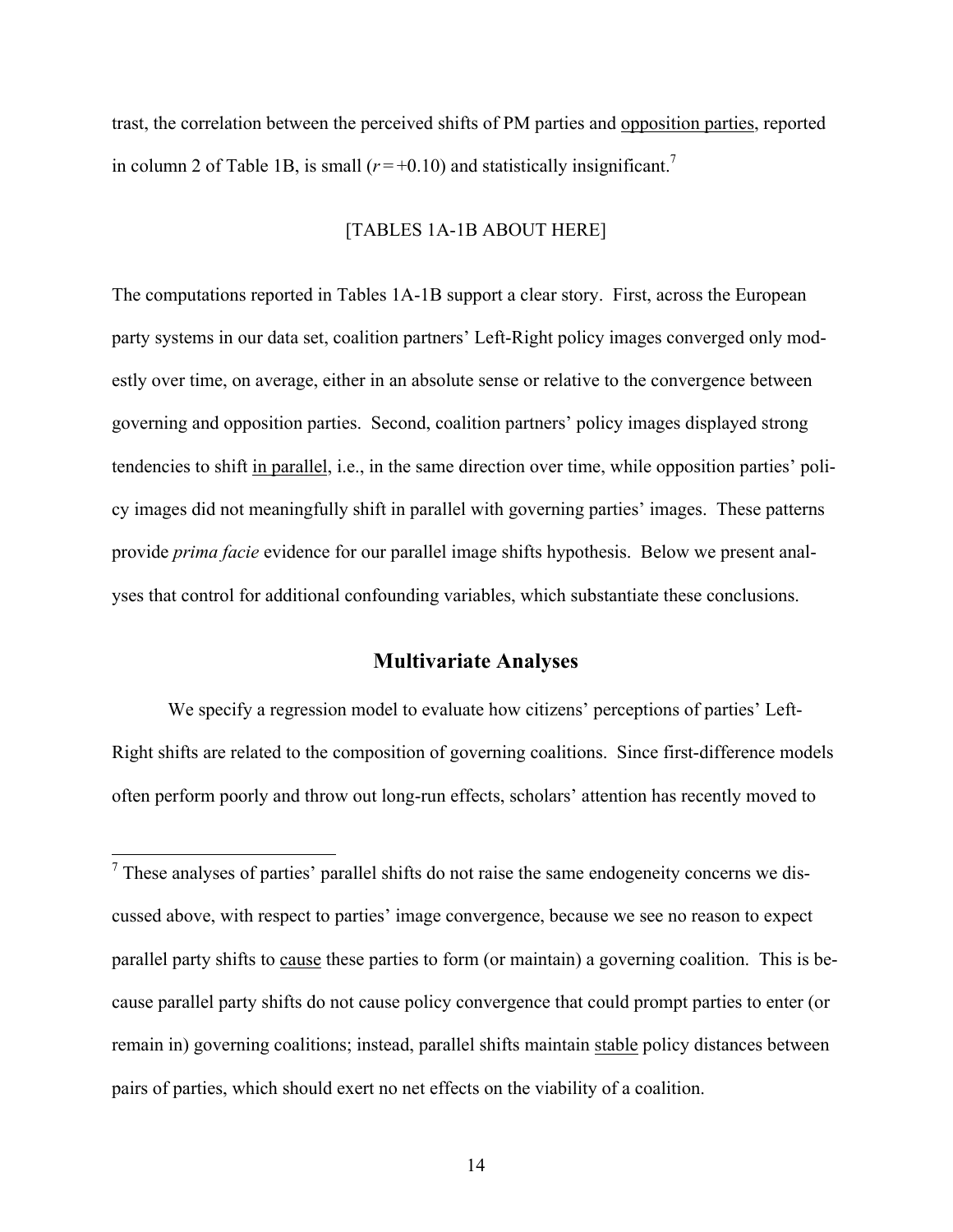applications of error correction models (ECMs) to time-series data (e.g., Beck and Katz 2011), particularly in studies of dynamic representation (e.g., Bevan and Jennings 2014). ECMs allow us to estimate both short-term effects, whereby party positions respond to changes in the PM party's policy image – so that we can evaluate the parallel shifts hypothesis – and long-term effects whereby party images respond to the PM party's (lagged) image (De Boef and Keele 2008), which pertain to the issue of governing parties' image convergence.

Our dependent variable is [*Party j's perceived shift* (*t*)], defined above as the change in the focal party *j*'s Left-Right image between the years of the current EES survey and the previous survey, held five years earlier. Our independent variables are: [*PM party's perceived position*  $(t-1)$ , which is the mean perceived position of the current Prime Ministerial party at the time of the previous EES survey; [*PM party's perceived shift* (*t*)], which denotes the perceived Left-Right shift of the current PM party between the years of the current and the previous EES surveys; [*party j is in government* (*t*)], a dummy variable that denotes whether the focal party was in government at the time of the current EES survey; and, the [*party j is in government* (*t*)] variable interacted with the [*PM party's perceived position*  $(t - 1)$ ] and [*PM party's perceived shift* (*t*)] variables. We specified the following model, to be estimated over all parties except for the current PM party:

*Party j's perceived shift* (*t*) =  $b_1 + b_2$ [*PM party j's perceived position* (*t* – 1)]

- + b3[*PM party's perceived shift* (*t*)]
- + b4[*Party j is in government* (*t*)]
- $+$  b<sub>5</sub>[*Party j is in government* (*t*) × *PM party's perceived position*  $(t-1)$ ]
- $+$  b<sub>6</sub>[*Party j is in government* (*t*)  $\times$  *PM party's perceived shift* (*t*)] . (1)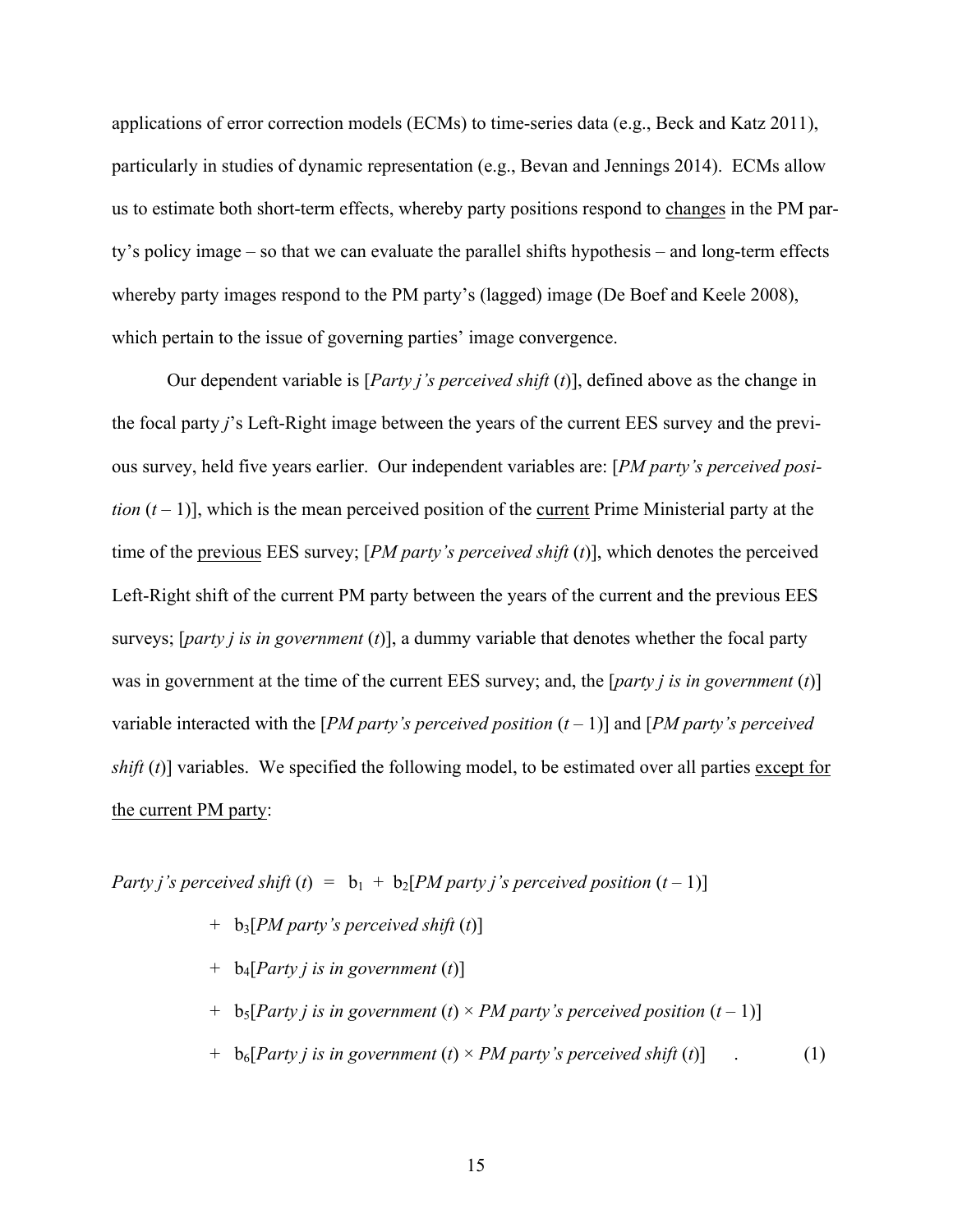To evaluate the parallel shifts hypothesis, the key coefficients are those on the [*PM party's perceived shift* (*t*)] variable and the interacted variable [*Party j is in government* (*t*) × *PM party's perceived shift* (*t*)]. The coefficient  $b_3$  on the [*PM party's perceived shift* (*t*)] variable denotes the relationship between over-time changes in the Prime Ministerial (PM) party's image and changes in opposition parties' images, while the coefficient  $b<sub>6</sub>$  on the interaction [*Party i is in government*  $(t) \times PM$  party's perceived shift (t)] denotes how the relationship between the PM party's perceived shift and the perceived shifts of its junior coalition partner(s) differs from that for opposition parties. A positive coefficient on this interaction would denote that, compared to opposition parties, voters perceive the positions of the PM party and its junior partners shifting in the same direction over time – a relationship that would support the parallel image shifts hypothesis.

To evaluate whether governing parties' policy images converge over time – and whether these convergence effects differ for junior coalition partners compared to opposition parties – the key coefficients are those on the [*PM party's perceived position*  $(t-1)$ ] variable, and the interacted variable [*Party j is in government* (*t*)  $\times$  *PM party's perceived position* (*t* – 1)]. A positive coefficient  $b_2$  on the [*PM party's perceived position*  $(t-1)$ ] variable will denote that the more rightwing the PM party's (lagged) image the more opposition parties' images shift to the right at the time of the current EES survey, while the coefficient b<sub>5</sub> on the interaction [*Party i is in government* (*t*)  $\times$  *PM party's perceived position* (*t* – 1)] denotes how the relationship between the PM party's lagged image and its junior partners' perceived shifts differs from that for opposition parties. A positive coefficient on this interaction would denote that junior coalition partners' images disproportionately track the PM party's lagged image, which will suggest that junior partners' positions converge towards the PM party.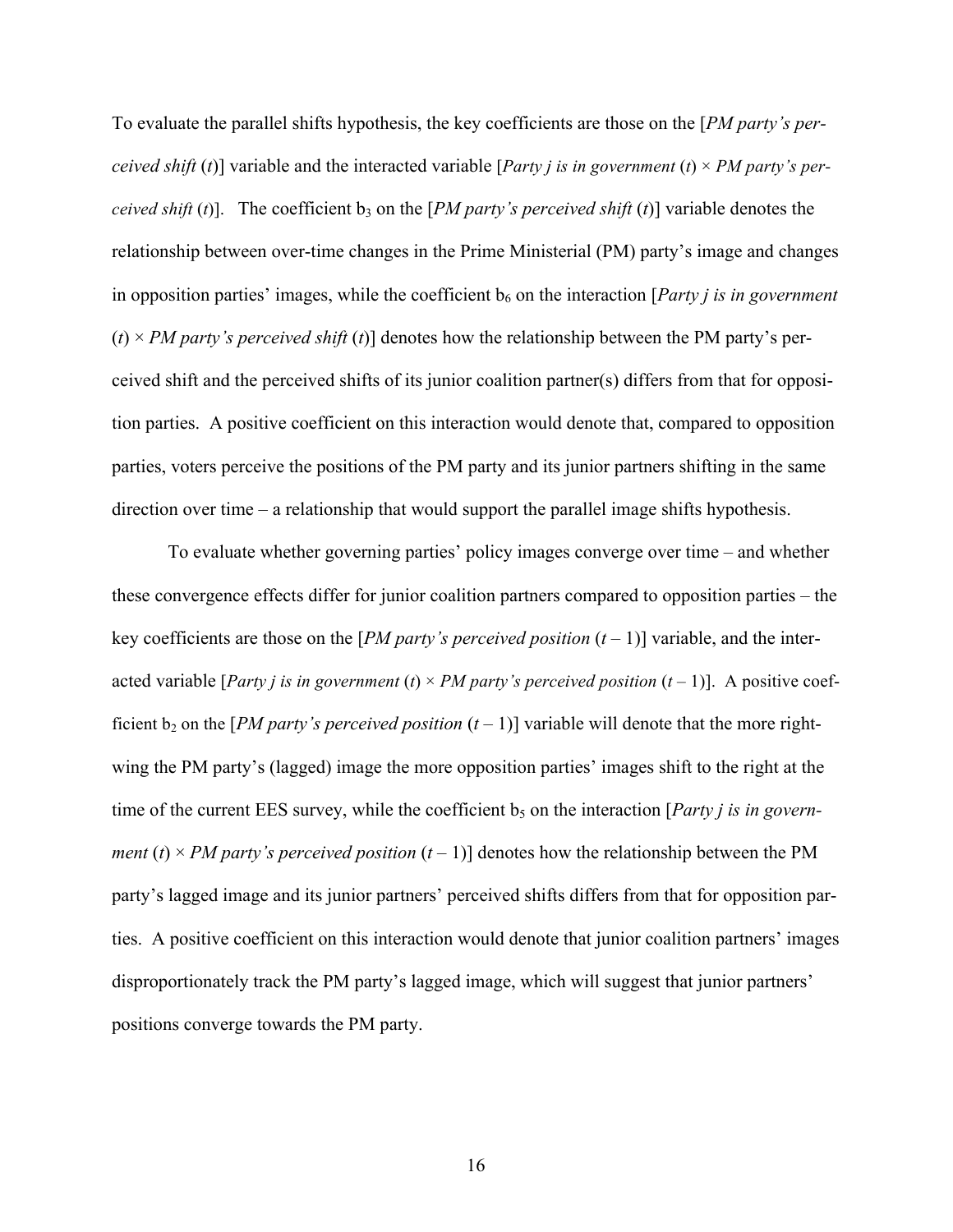Our specification also includes the dummy variable [*Party j is in government* (*t*)], to control for direct effects associated with being in government.

Our decision to calibrate junior partners' and opposition parties' perceived policy shifts (the dependent variable in our model) against the PM party's perceived shift (and lagged perceived position) reflects the theoretical and empirical reasons, outlined above, to expect citizens to project PM parties' positions onto their junior partners, not vice versa.

Finally, we note that our specification is subject to the same endogeneity concerns outlined earlier, namely that to the extent we estimate that junior partners' policy images have converged towards the PM party's lagged image, then this policy convergence may have caused the coalition to form (and endure), as opposed to the coalition causing the junior partner to converge towards the PM. However, if we find little evidence of coalition partners' image convergence, even in statistical tests that may be biased towards a positive finding, this conclusion would certainly extend to tests that could overcome this endogeneity bias. On this basis we proceed.

#### *Results*

We estimated the parameters of equation 1 on the 328 perceived party shifts in our data set. Table 2 reports the means and standard deviations of the observed values of our dependent and independent variables, which suggest that voters perceived parties undertaking modest policy shifts during the period of our study: the mean magnitudes of parties' perceived shifts are on the order of 0.5 units on the 0-10 Left-Right scale (column 2 in Table 2). This perceived party policy stability parallels the findings of Dalton and McAllister (2015: 770).

#### [TABLE 2 ABOUT HERE]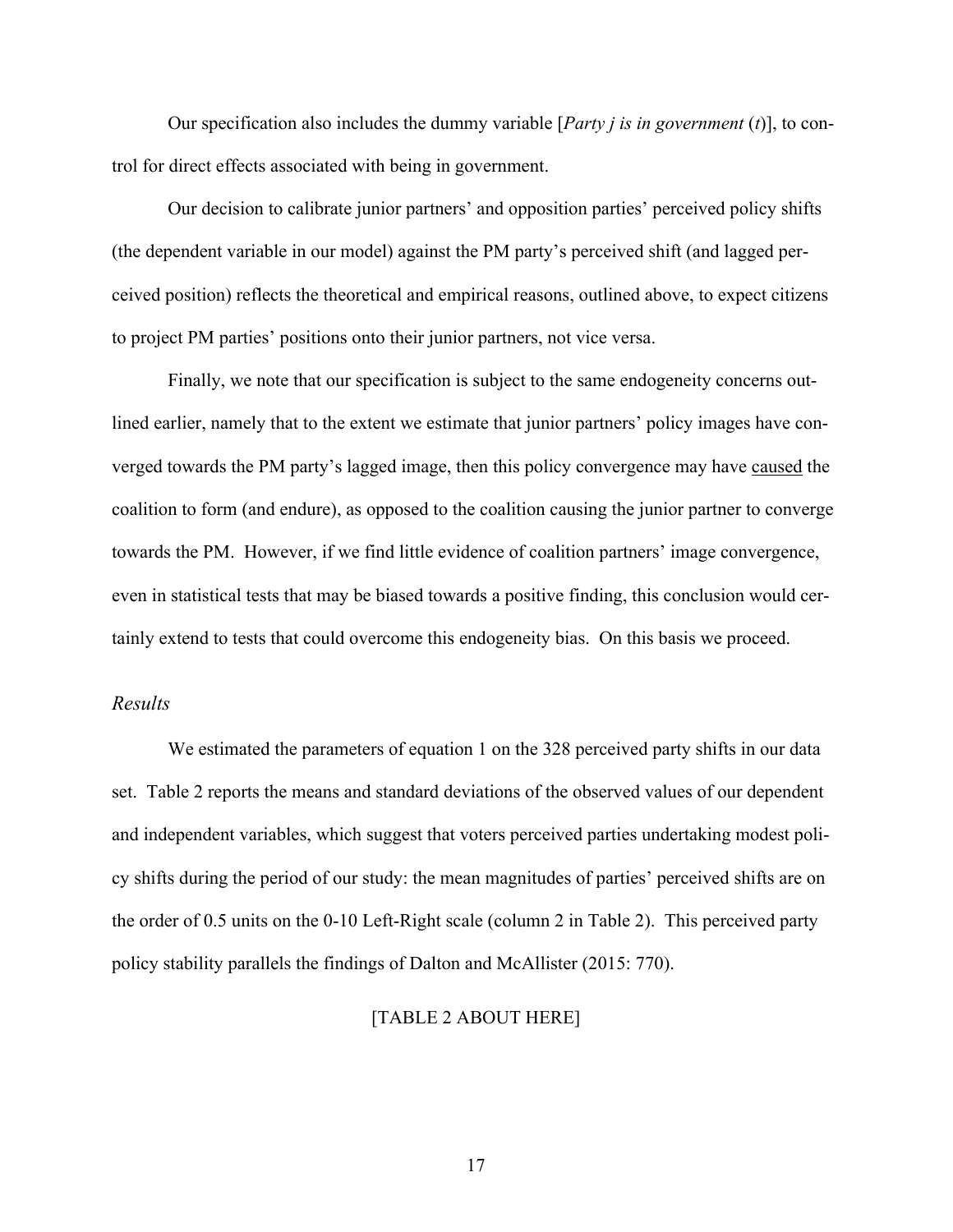Our data is time-series cross-sectional. Estimating a simple regression on the pooled data can lead to erroneous conclusions due to unobserved heterogeneity between parties, although this problem is mitigated with the differenced model specified in equation 1 (see, e.g., Wooldridge 2002). We estimate robust standard errors clustered by party (Rogers 1993).

We report our parameter estimates in column 1 of Table 3, where the dependent variable, [*Party j's perceived shift* (*t*)], is the change in European Election Study (EES) respondents' mean placements of the focal party *j*'s position between the years of the current EES survey and the previous survey, administered five years earlier. Before turning to effects pertaining to coalitions, note that we find no evidence that being in government directly affects voters' perceptions of party shifts, i.e., the estimate on the variable [*party j is in government* (*t*)] is insignificant.

We now consider the coalition-based effects that interest us. If citizens' perceptions of the PM party's policy shift are related to opposition parties' perceived shifts, we would expect a significant coefficient on the variable [*PM party's perceived shift* (*t*)]. In fact this estimate is positive and significant  $(p < .05)$ , although its magnitude,  $+0.19$ , is substantively small. Since this positive estimate disappears for models with additional controls (introduced below), we will not discuss it here. Meanwhile citizens' perceptions of junior coalition partners' shifts are much more strongly related to the PM party's perceived shift: the coefficient on the interacted variable [*party j is in government* (*t*)  $\times$  *PM party's perceived shift* (*t*)], +0.42, is statistically significant  $(p<.01)$  and denotes that, compared to opposition parties, citizens shift their perceptions of junior partners' positions in tandem with the PM party's perceived shift. The conditional effect, +0.61 (s.e. = 0.12; p < 0.001), is the sum of the parameter estimates on the [*PM party's perceived shift (t)*] variable and the [*party j is in government* (*t*)  $\times$  *PM party's perceived shift (t)*] variable, and it implies that a one-unit perceived shift by the PM party is associated with an 0.61-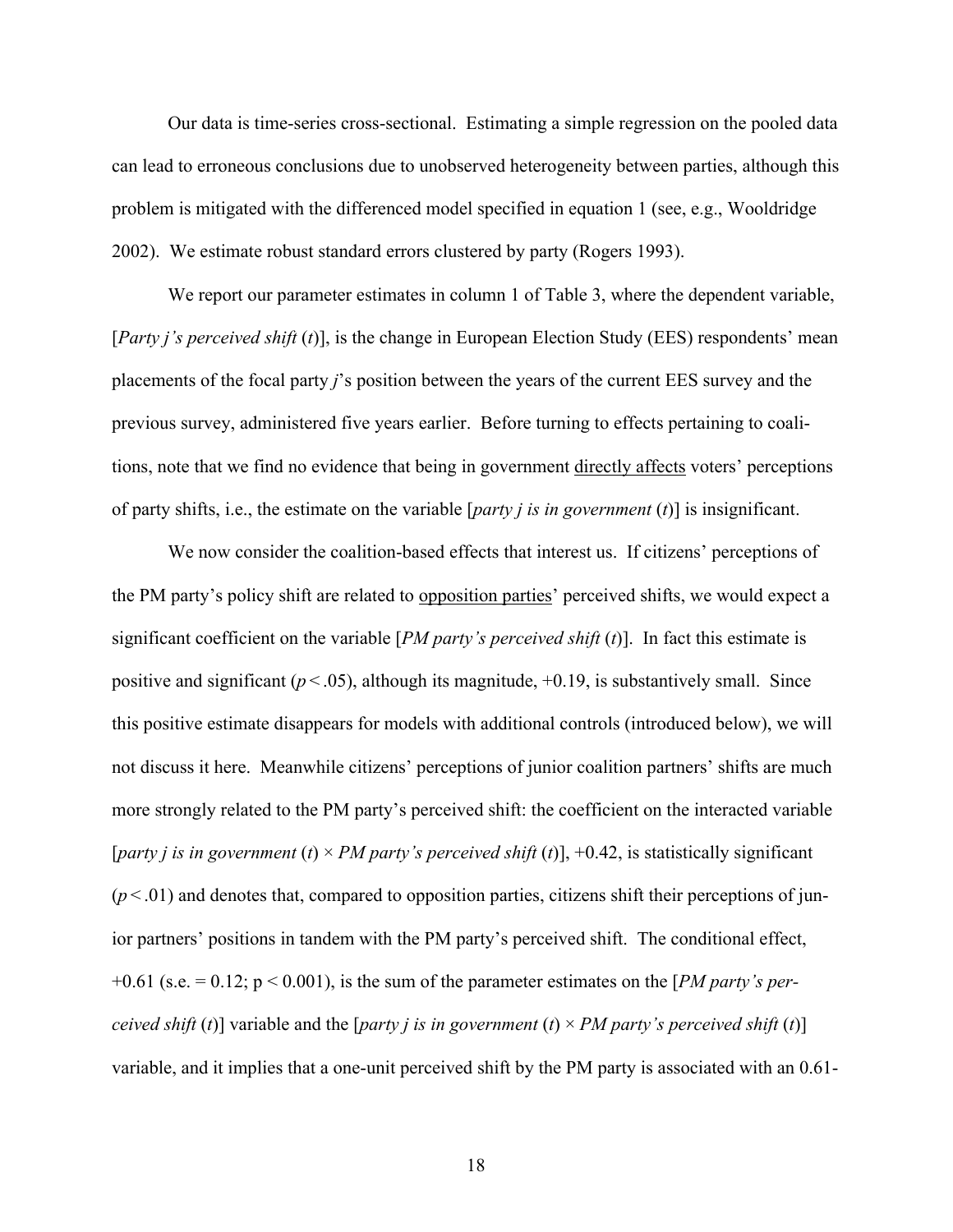unit shift in citizens' perceptions of junior coalition partners in the same direction, where all parties' positions are calibrated along the 0-10 Left-Right scale. This estimate implies that the difference between a perceived PM party shift of 0.44 units to the left on the Left-Right scale (one standard deviation below the mean value for the PM parties in our data set) and a perceived PM party shift of 0.74 units to the right (one standard deviation above the mean) is associated with an increase of 0.72 units in the junior partner's perceived Left-Right shift.

Figure 1 depicts the estimated effects of perceived PM party shifts (the horizontal axis) on junior coalition partners' and opposition parties' perceived shifts (the vertical axis), along with a density plot of the distribution of perceived PM party shifts. The former are displayed as a dotted gray line and the latter as a solid black line, with dashed 95% confidence intervals, over the full range of values of the [*PM party's perceived shift* (*t*)] variable in our data set. (These estimates are calculated while holding all other independent variables at their mean values.) The figure illustrates that perceived PM party shifts are strongly related to perceived image shifts by junior coalition partners: junior partners' images are projected to shift to the right in parallel with rightward shifts by the PM party, a projection that is statistically significant for any magnitude of the PM party's rightward image shift, while junior partners' images are projected to shift left whenever the PM party's image shifts at least 0.3 units to the left, and this projected left-shift is statistically significant when the PM party's image shifts at least 0.65 units to the left. By contrast, opposition parties' images do not strongly track the PM party's perceived shift.

#### [FIGURE 1 ABOUT HERE]

Next, we consider long-term effects related to the PM party's lagged policy image. If citizens' perceptions of opposition parties' Left-Right shifts are related to the PM's lagged image, we would expect a significant coefficient on the variable [*PM party's perceived position*  $(t - 1)$ ],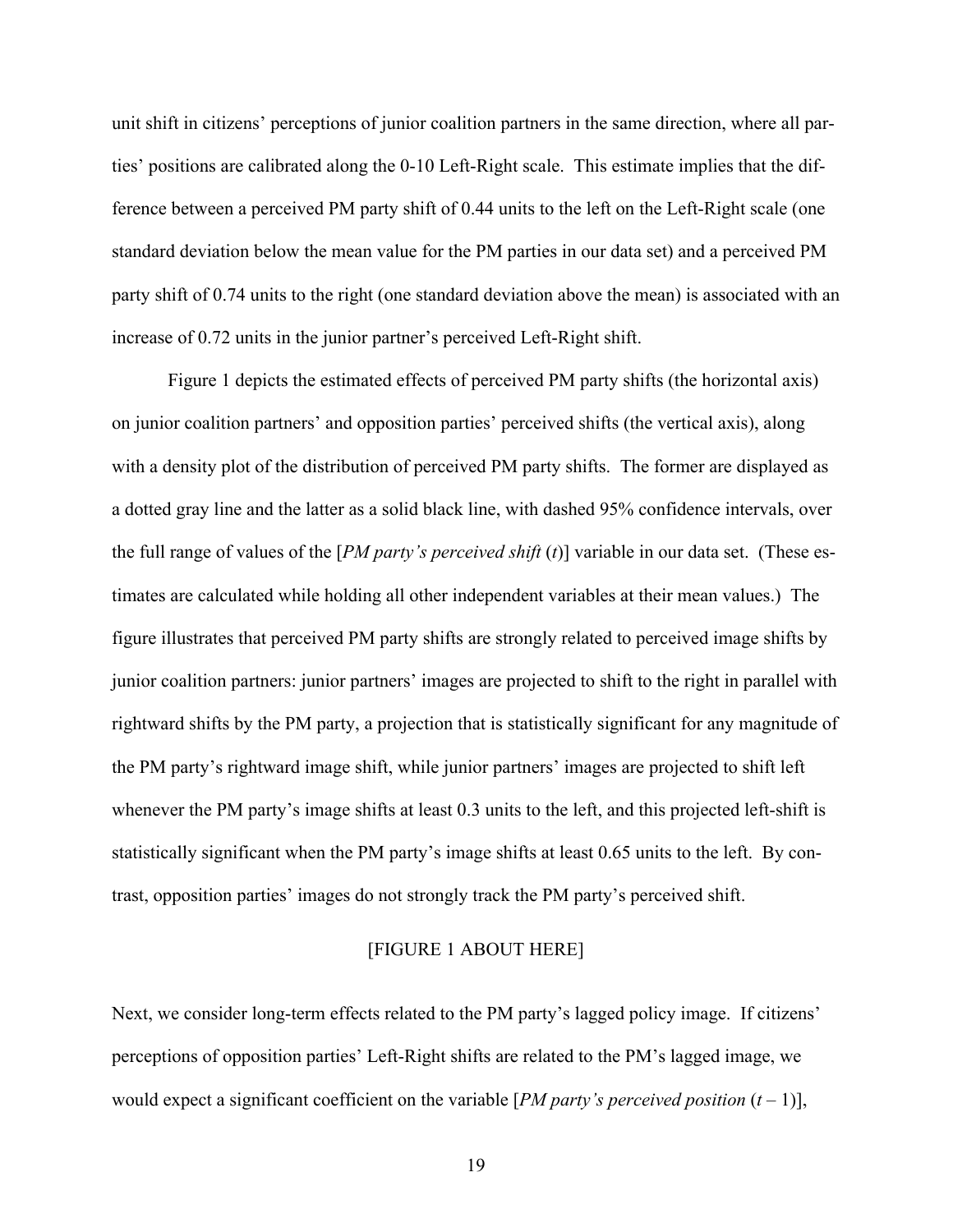while the coefficient on the variable [*party j is in government* (*t*)  $\times PM$  *party's perceived position*  $(t-1)$ ] denotes how this relationship differs for junior coalition partners compared to opposition parties. Both coefficient estimates are near zero and insignificant, denoting that we detect no tendency for either opposition parties or junior partners' images to shift to the right (left) as the PM party's (lagged) position becomes more right-wing (left-wing). This non-finding substantiates the patterns we reported earlier in Table 1A, that junior partners' Left-Right images do not meaningfully converge towards that of the PM party. Indeed, whereas these earlier analyses reported statistically significant – if substantively modest – image convergence between coalition partners, here we find no evidence of such convergence.

#### [TABLE 3 ABOUT HERE]

#### *Robustness checks*

To substantiate our conclusions, we estimated the parameters of models that included additional control variables. First, to control for time period effects, we estimated a model that controlled for the year of the EES survey, and that also interacted the survey year with the [*party j is in government* (*t*)] variable.<sup>8</sup> Given that, for instance, the 2009 and 2014 EES surveys were administered during periods of severe economic recession in many EU countries (particularly in 2009), and that these period effects plausibly influenced parties' Left-Right positions, it seemed advisable to control for these effects. The parameter estimates for this Year Effects Model, re-

<sup>&</sup>lt;sup>8</sup> We included the dummy variables [1994], [1999], [2004], [2009], and [2014], with 1989 as the baseline, and we interacted each dummy variable with the [*party j is in government* (*t*)] variable.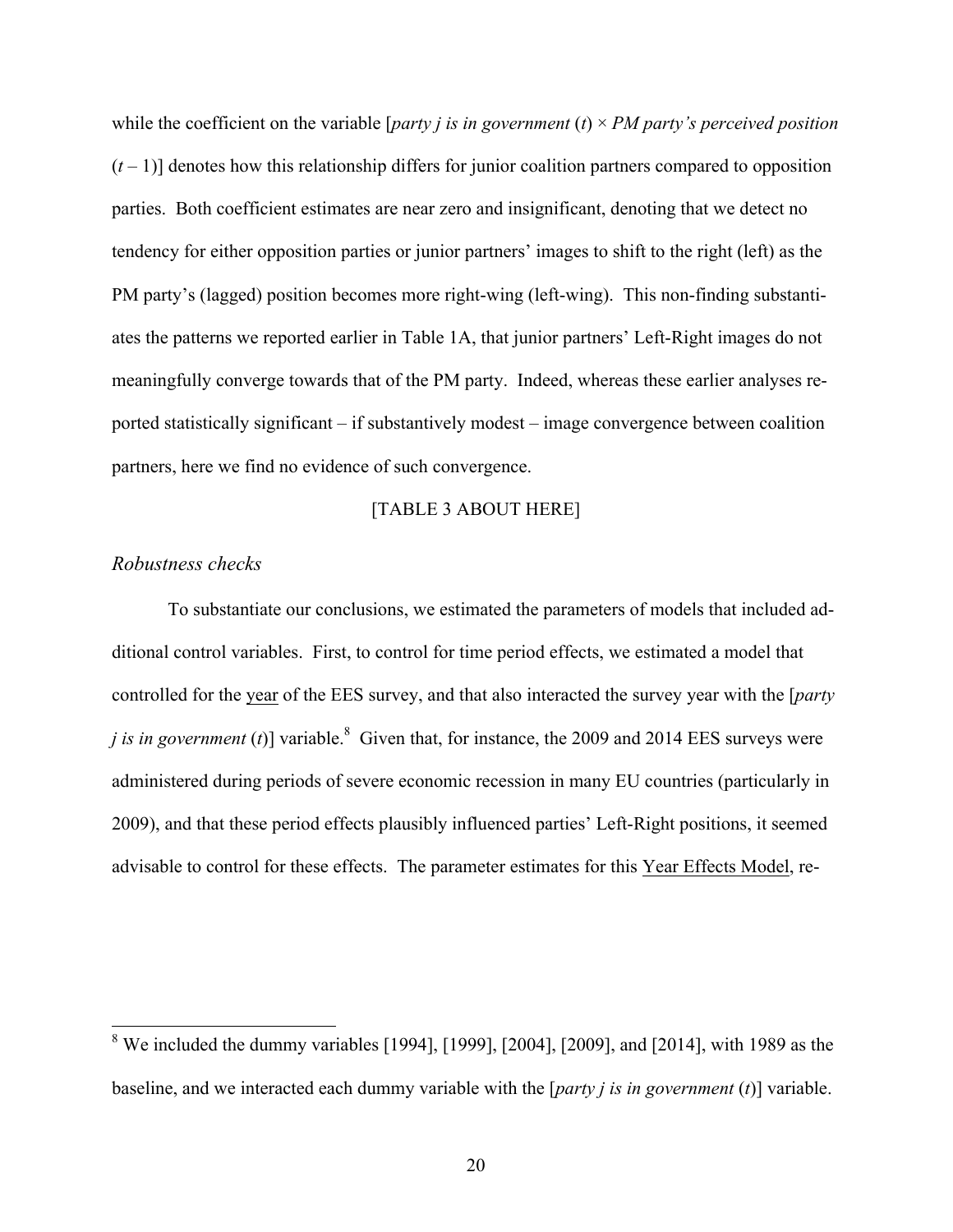ported in column 2 of Table 3, continue to support our substantive conclusions, i.e., we again estimate strong parallel shift effects but no positional convergence between coalition partners.<sup>9</sup>

Next, we re-estimated our model on the set of countries that were included in all six waves of the EES surveys in our data set (1989, 1994, 1999, 2004, 2009, 2014), i.e., the set of countries that were members of the European Union in 1989. (The countries included in these analyses were Belgium, Denmark, France, Great Britain, Greece, Ireland, Italy, Luxembourg, the Netherlands, Portugal, Spain, and West Germany.) We conducted this robustness check because an expert on error-correction models, Will Jennings, advised us that such models estimate lagged effects – such as the effect of the PM party's lagged positional image on the focal party's current image shift – most reliably when the number of time points is maximized. (In particular, ECM model estimates based on shorter time series may prove unreliable when shocks decay slowly.) The parameter estimates for this EU members 1989-2014 Model, reported in column 3 of Table 3, continue to support our substantive conclusions.

Finally, we re-estimated our models on an alternative data set of 43 national parliamentary election surveys from Britain, Germany, Norway, Sweden, and the Netherlands, the five European countries for which a lengthy time series of such surveys are available which, as discussed above, may generate more reliable estimates of causal processes in analyses based on error-correction models. (Table S2 in the supplementary materials memo reports the set of elections and parties included in these surveys.) These analyses allow us to substantiate our conclusions using survey data drawn from different electoral contexts from those covered in the EES

<sup>&</sup>lt;sup>9</sup> Table 3 does not report the parameter estimates on the yearly dummy variables, or the interactions with the [*party j is in government* (*t*)] variable. These estimates reveal that both governing and opposition parties were perceived as shifting noticeably to the right in 2009.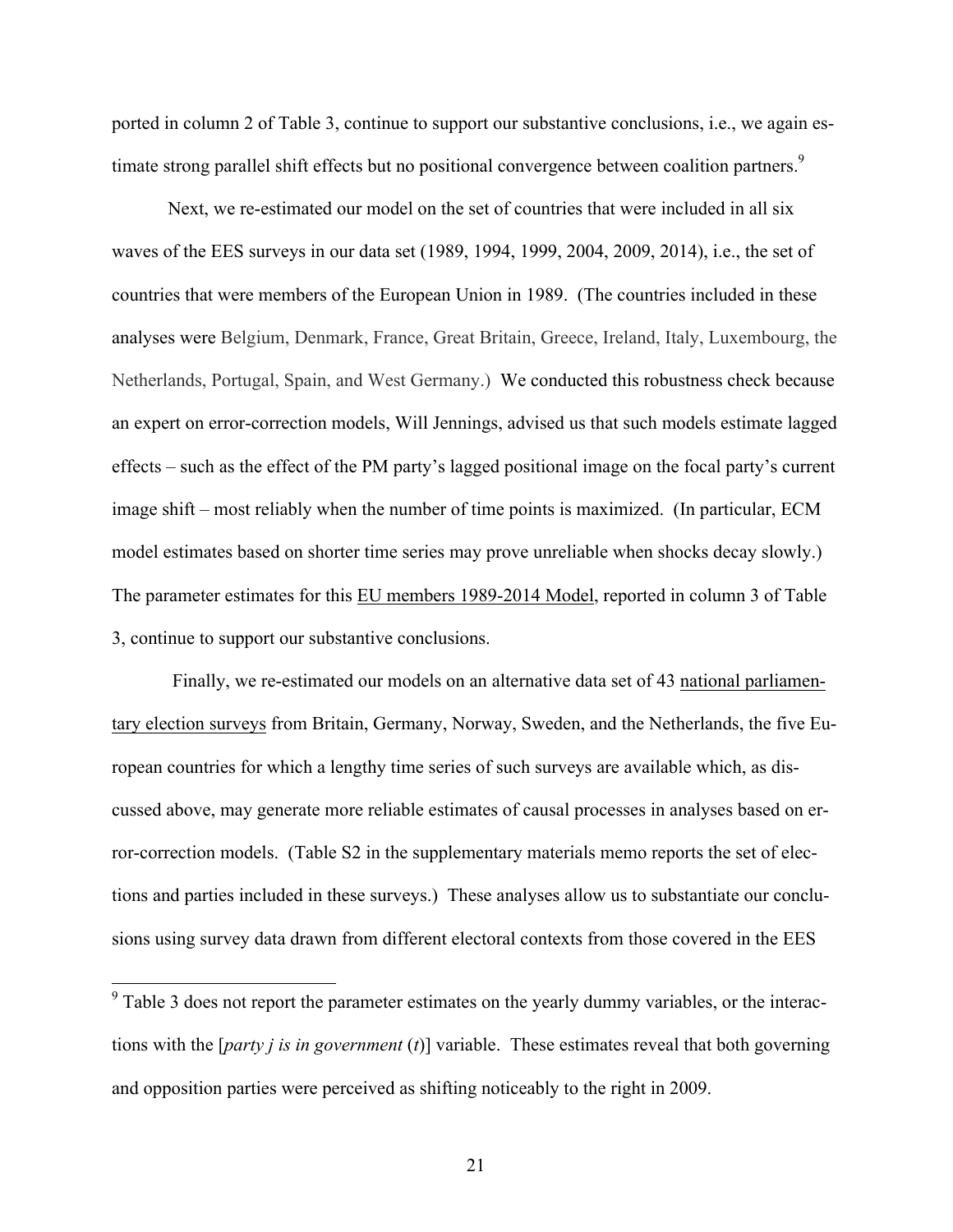data, namely surveys conducted during periods that featured a national election campaign but no campaign for the European Parliament. Table 4 reports analyses of these national election surveys that parallel those reported in Table 1 above for the EES surveys, estimated on the set of 179 mean perceived party shifts. Table 4A shows that coalition partners' policy images converged modestly over time, on average: the mean perceived distance between coalition partners declined from 1.79 units at the previous election to 1.83 units at the current election (although this difference is not statistically significant), whereas the mean perceived distance between the PM party and opposition parties remained stable. Table 4B shows evidence of the parallel shift effect, in that the correlation between the PM party's Left-Right image shift and its junior coalition partners' perceived shifts is positive and significant  $(r = +0.34, p < .05)$ , while the correlation between the perceived shifts of PM parties and opposition parties is near zero  $(r = -0.08)$  and insignificant. And, column 4 of Table 3 reports the ECM parameter estimates for this National Election Studies Model, which continue to support our substantive conclusions, i.e., we again estimate statistically-significant parallel shift effects but no tendency for coalition partners' Left-Right images to converge over time.

#### [TABLES 3 AND 4 ABOUT HERE]

Finally, we conducted several additional robustness checks in order to substantiate our conclusions. First, we re-estimated our models on subgroups of EES respondents divided according to their levels of political interest. Next, we re-estimated our models while controlling for national economic conditions. We then re-estimated our models while controlling for the party's lagged perceived position, i.e., which is intended to capture any regression to the mean in party placements. Next, we re-estimated our models while controlling for the Left-Right tones of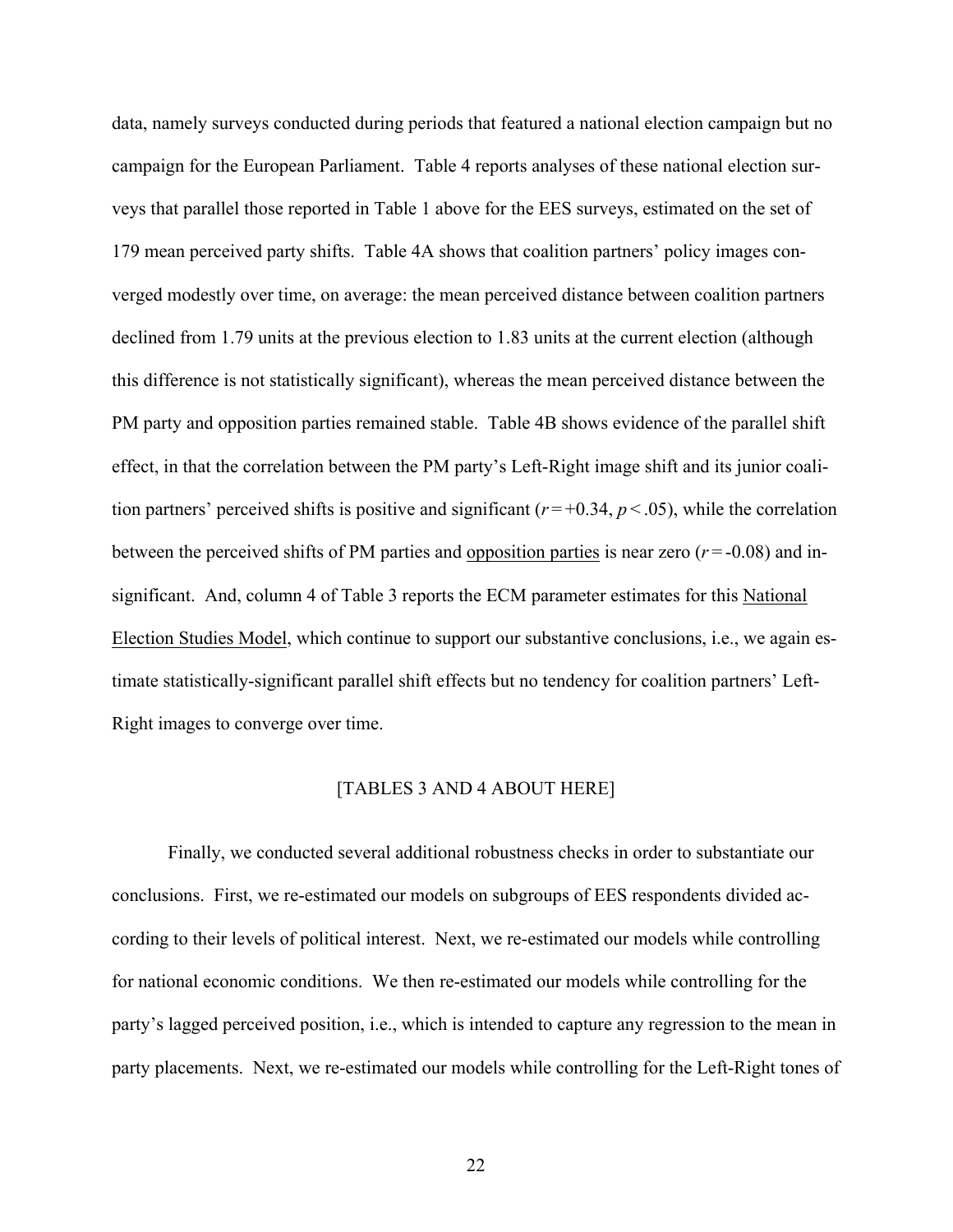parties' national election manifestos. Next, we evaluated whether coalition partners' degrees of image convergence (and the tendencies for their images to shift in parallel) was mediated by these parties' relative sizes; by the coalition's duration; and by the dispersion of parties' Left-Right images in the party system. Next, in response to research by Falco-Gimeno and Fernandez-Vazquez (2015), we evaluated whether citizens react disproportionately to "unexpected" governing coalitions composed of parties with dissimilar ideologies. Next, we estimated multivariate analyses on coalition partners' image convergence, based on an alternative specification that does not employ the error-correction model framework. Finally, in response to research by Sagarzazu and Klüver (2017) suggesting that coalition partners make special efforts to differentiate their policy images in the run-up to national elections, we estimated a model designed to evaluate whether coalition partners' image convergence varied with the point in the national election cycle. All of these analyses, which we report in the supplementary information memo, continue to support our substantive conclusions.<sup>10</sup>

### **Conclusion and Discussion**

Fortunato and Stevenson's (2013) finding that citizens infer coalition partners' policy convergence has implications for mass-elite linkages and for parties' electoral strategies. The finding illuminates how citizens use the simple coalition heuristic to infer parties' relative policy positions, which alleviates the need to rely exclusively on the more nuanced informational cues contained in party elites' speeches and press releases, election manifestos, parliamentary debates,

<sup>&</sup>lt;sup>10</sup> These supplementary analyses provide suggestive evidence that the tendency for coalition partners' parallel image shifts is especially strong when the PM party is large relative to its junior partner(s), and when the party system is polarized.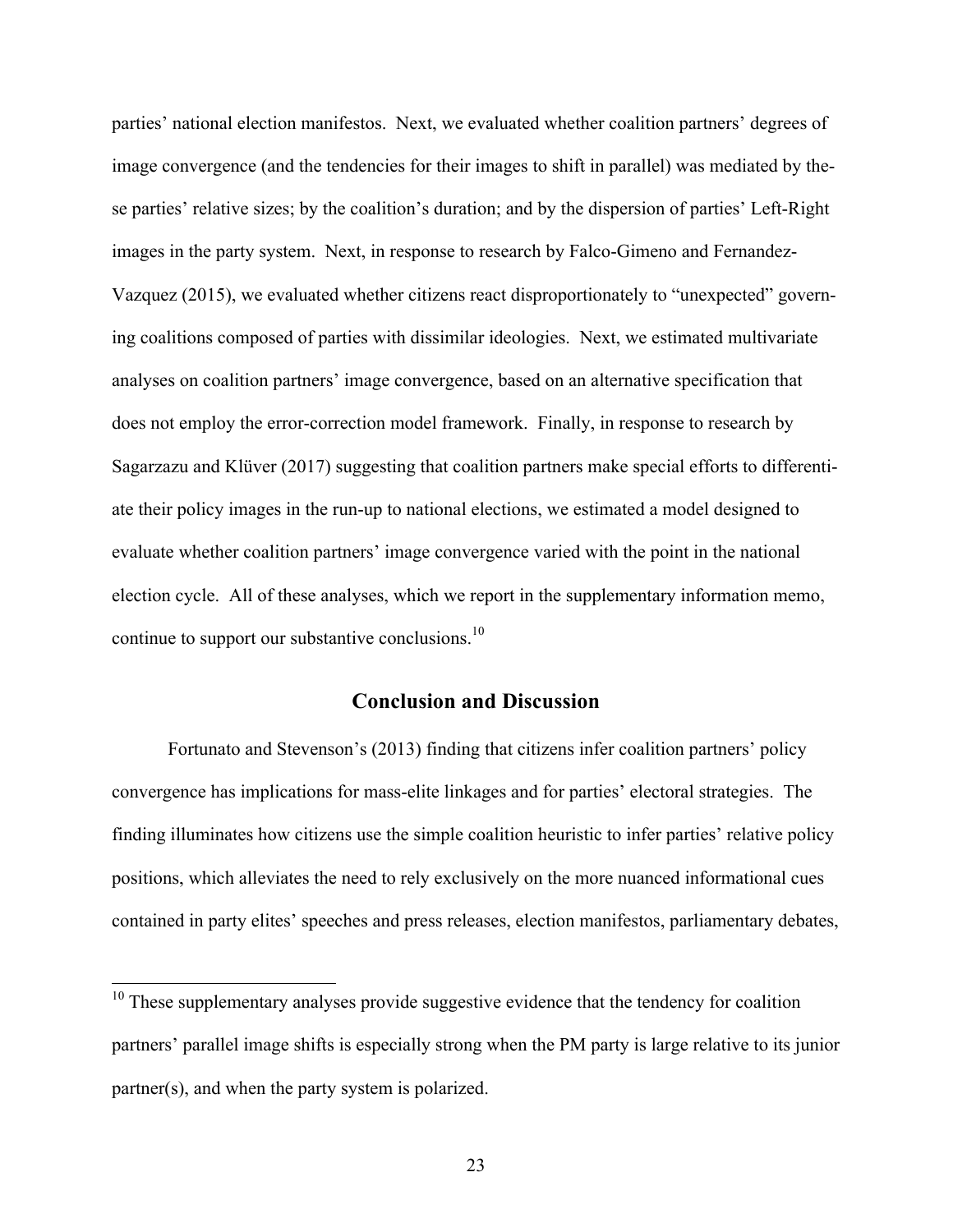and legislative amendments. The Fortunato-Stevenson study thereby extends previous research documenting citizens' use of informational shortcuts (e.g., Lau and Redlawsk 2001).

At the same time, the fact that voters cue off coalition arrangements does not necessarily imply that they ignore all other political information. We have argued that governing parties have electoral incentives to actively work to counteract voters' inference that coalition partners converge on policy, and we have reviewed studies of cabinet members' efforts to differentiate their images via legislative speeches (Martin and Vanberg 2008), press releases (Sagarzazu and Klüver forthcoming), election manifestos (van der Velden and Schumacher 2015), and legislative amendments (Fortunato 2010). Our empirical analyses of survey data from 21 European democracies between 1989-2014 suggest that these communication strategies are largely successful, in that – the coalition heuristic notwithstanding – we find only weak and inconsistent evidence that governing parties' images converge over time. However, the effects of governing coalitions show up in our parallel image shifts finding, that citizens perceive coalition partners' images shifting in the same direction over time. We have argued that the coalition heuristic implies this parallel image shifts dynamic, and that – unlike the image convergence dynamic – governing parties have strategic incentives to reinforce voters' perceptions of parallel shifts. Our substantive conclusions extend to alternative analyses that control for year effects and for different points in the national election cycle, and they extend to analyses of an alternative data set of national election studies (as well as the additional robustness checks summarized above).

Our study comes with caveats that raise questions for future research. First, our failure to detect consistent image convergence between coalition partners does not prove that no image convergence ever occurs: absence of evidence does not constitute evidence of absence. This is especially true given that our simple bivariate analyses of election survey data did in fact detect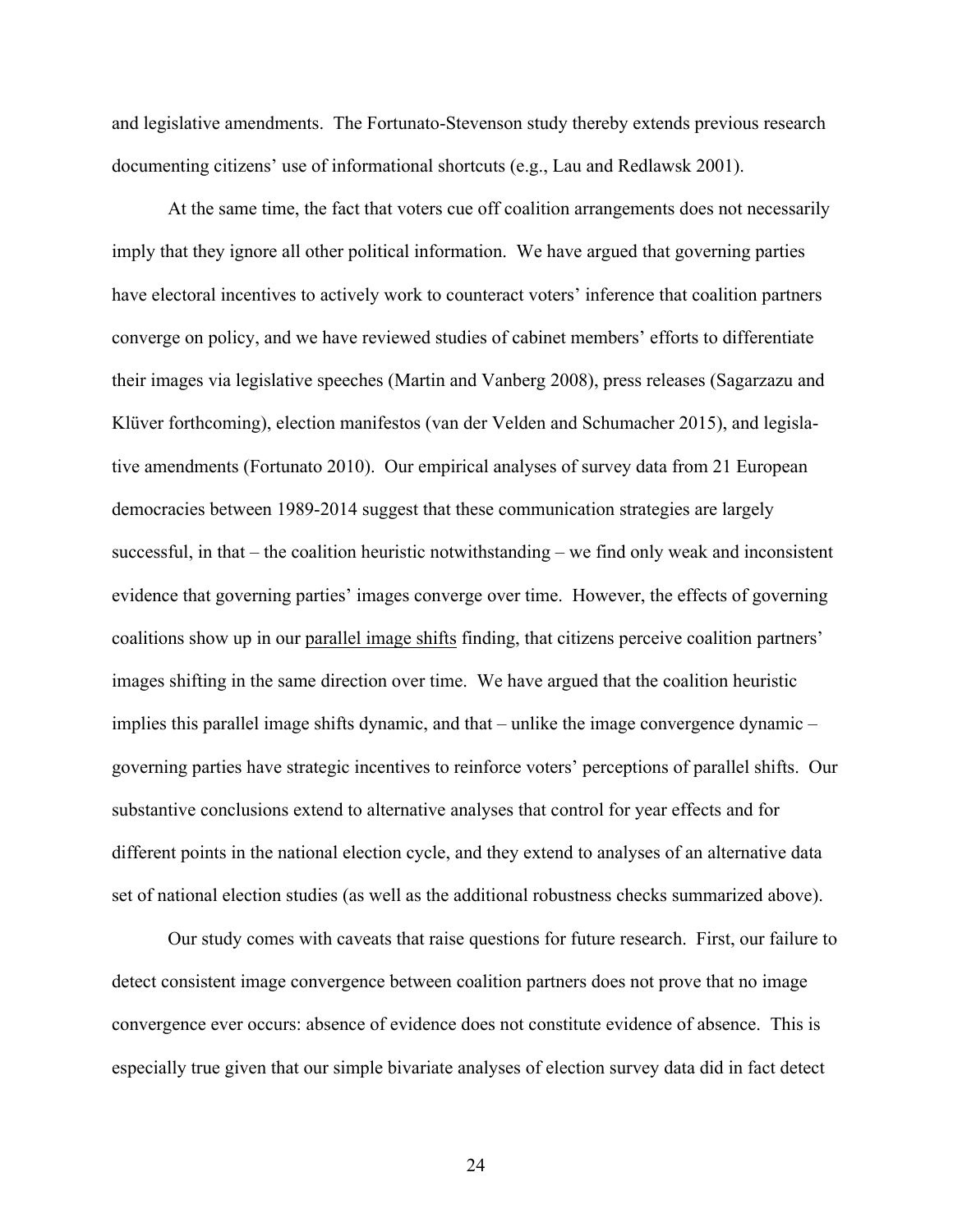slight image convergence between pairs of governing parties, although the degree of convergence was modest (see Tables 2 and 4 in the paper) and these estimates washed out in the multivariate analyses reported in Table 3 (see also the robustness checks in the supplementary information memo). In future research we hope to extend our analyses to other countries and time periods, and we also plan to evaluate whether our conclusions about parties' Left-Right policy images extend to more focused policy dimensions. We also plan to systematically analyze scenarios where coalition partners' image convergence seems especially likely, such as when parties engage in joint election campaigns or when they form election alliances (e.g., Golder 2005).

Second, while we have reviewed studies documenting cabinet members' efforts to differentiate their policy images via their press releases, speeches, and legislative amendments, our empirical analyses do not control for these factors, because we lack cross-national, over-time measures of these variables. While we see grounds to infer that parties use these communications strategies to counteract voters' application of the coalition heuristic, final disposition of this issue must await the creation of new cross-national, longitudinal data sets that calibrate party statements in speeches, press releases, and interviews along the Left-Right scale (or other policy scales). Third, we have not parsed out the mechanism through which governing parties' communications influence voters. It would be interesting to analyze how media coverage mediates the public impact of party communications, in particular whether citizens cue directly off coalition partners' actual rhetoric, as opposed to responding to media characterizations of this rhetoric, i.e., to media interpretations of how party communications represent "clashes" or "compromises" between coalition partners.

In this paper, we have extended the study of coalition-based heuristics to analyze parties' incentives to counteract voters' application of this heuristic. We have argued that parties have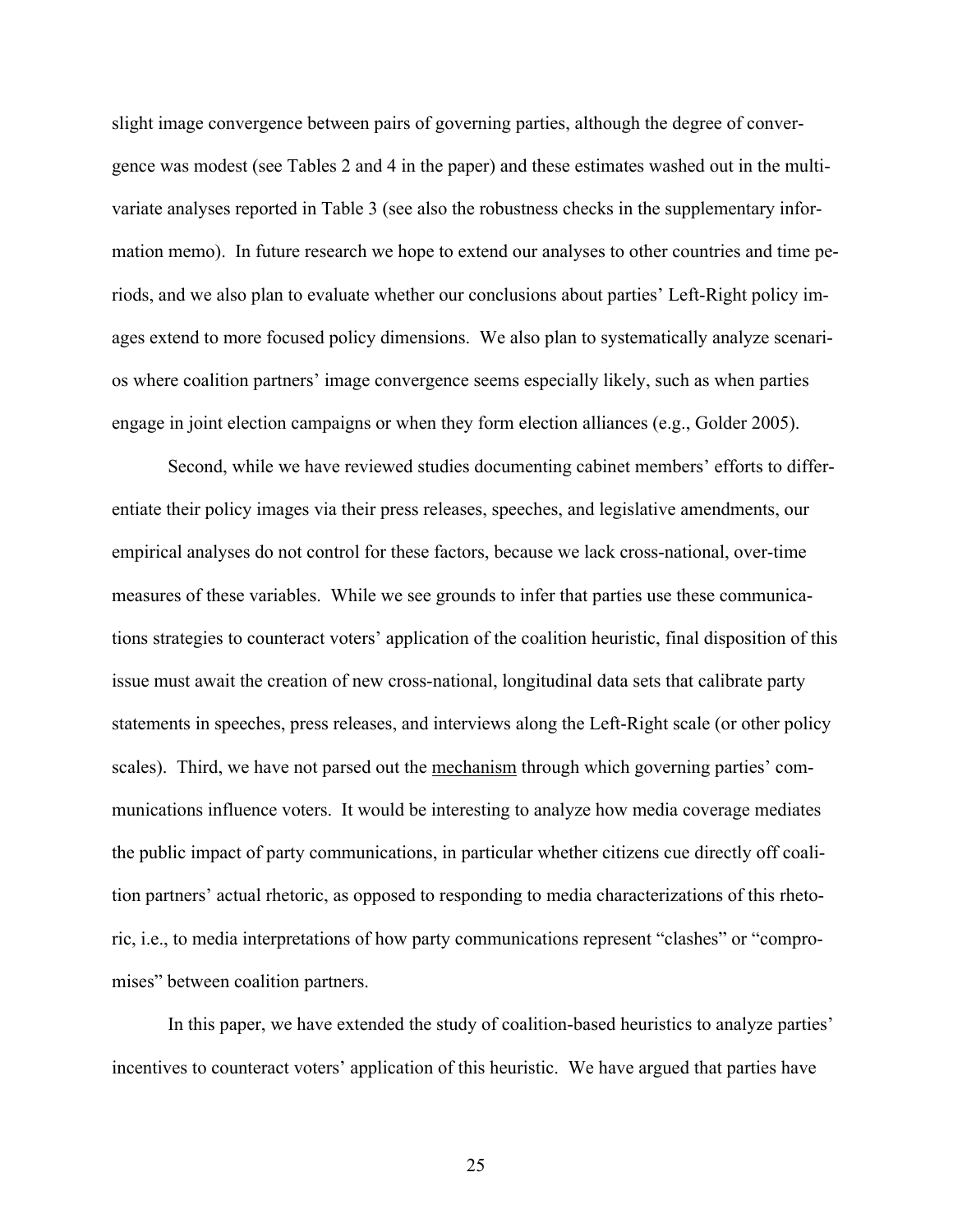strategic incentives to counter voters' inference that coalition partners' images converge over time, but that parties have incentives to reinforce voters' inference that governing parties' images shift in parallel. Our empirical analyses of parties' Left-Right images in 21 European polities substantiate this argument: Voters perceive parallel policy shifts between pairs of governing parties, but we find only weak and inconsistent evidence that they perceive policy convergence between these parties. We conclude that coalition partners' policy images are connected – but not necessarily in the way implied by previous research.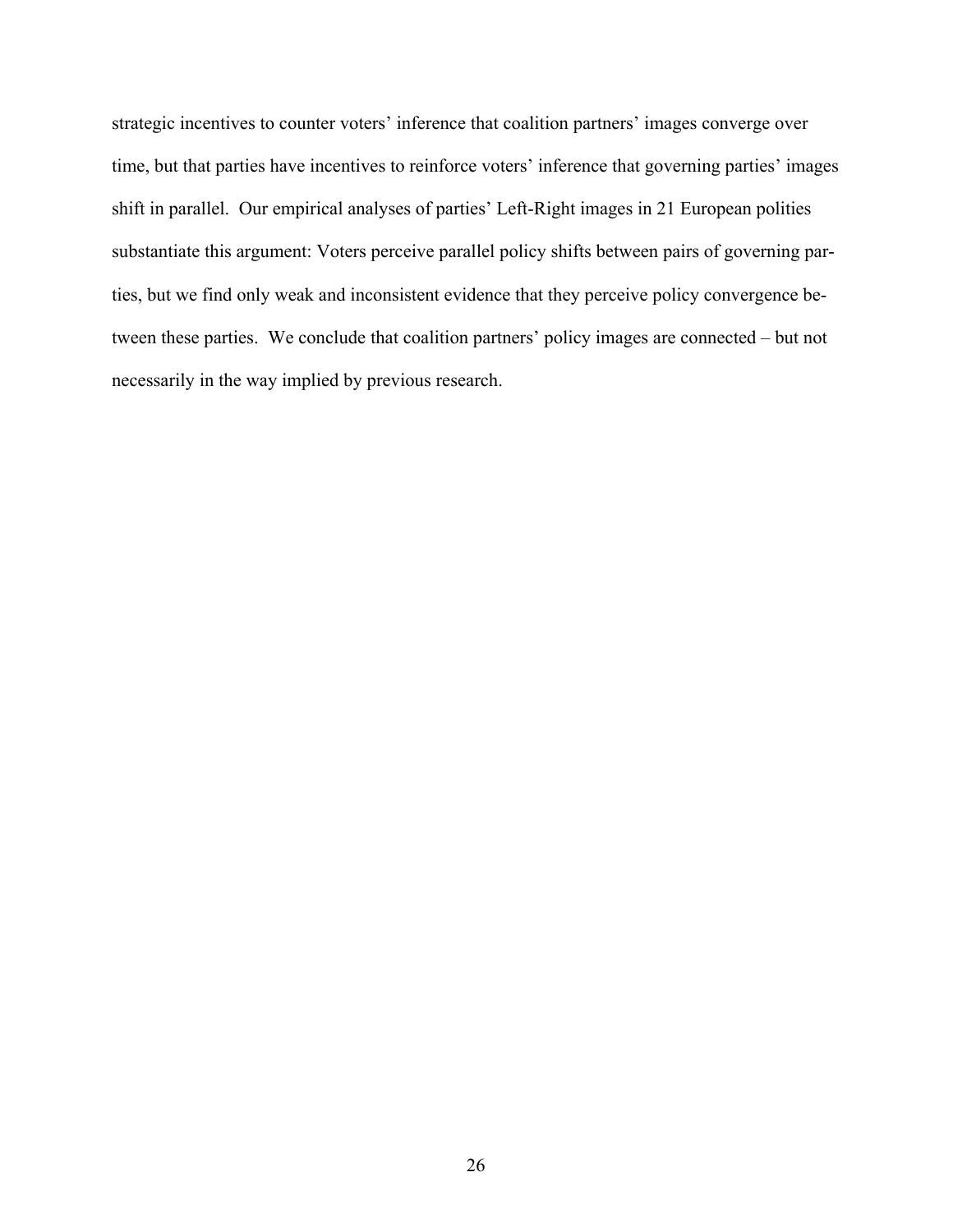#### **References**

Adams, James, Lawrence Ezrow, and Zeynep Somer-Topcu. 2011. "Is Anybody Listening? Evidence That Voters Do Not Respond to European Parties' Policy Statements During Elections." *American Journal of Political Science* 55(2): 370-382.

Bakker, Ryan, Catherine de Vries, Erica Edwards, Liesbet Hooghe, Seth Jolly, Gary Marks, Jonathan Polk, Jan Rovny, Marco Steenbergen, Milada Vachudova. 2012. "Measuring Party Positions in Europe: The Chapel Hill Expert Survey Trend File, 1999-2010." Typescript.

Bawn, Katherine, and Zeynep Somer-Topcu. 2012. "Government versus Opposition at the Polls: How Governing Status Affects the Impact of Policy Positions." *American Journal of Political Science* 56(2): 433-46.

Beck, Nathaniel, and Jonathan N. Katz. 2011. "Modeling Dynamics in Time-Series–Cross-Section Political Economy Data." *Annual Review of Political Science* 14:331–52.

 Bevan, Shaun, and Will Jennings. 2014. "Representation, Agendas and Institutions." *European Journal of Political Research* 53(1): 37–56.

Budge, Ian. 1994. "A New Theory of Party Competition: Uncertainty, Ideology, and Policy Equilibria viewed Temporally and Comparatively." *British Journal of Political Science* 24(3): 443-67.

Calvo, Ernesto, and Timothy Hellwig. 2011. "Centripetal and Centrifugal Incentives under Different Electoral Systems." *American Journal of Political Science* 55(1): 27-41.

Ceron, Andrea. 2012. "Bounded Oligarchy: How and When Factions Constrain Leaders in Party Position-taking." *Electoral Studies* 31(4): 689-701.

Dalton, Russell, David Farrell, and Ian McAllister. 2011. *Political Parties and Democratic Linkage. How Parties Organize Democracy*. Oxford: Oxford University Press.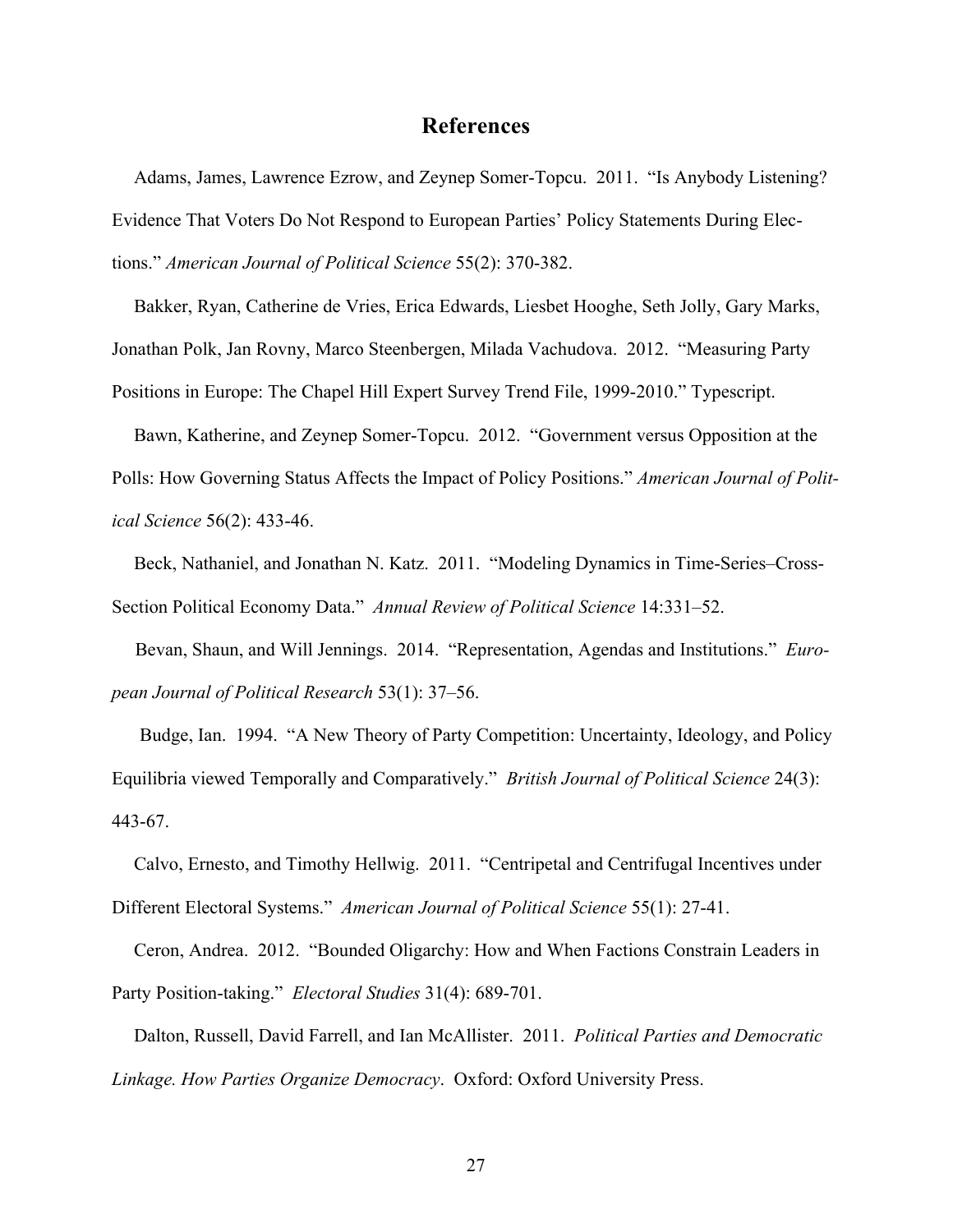Dalton, Russell, and Ian McAllister. 2015. "Random Walk or Planned excursion? Continuity and Change in the Left-Right Positions of Political Parties." *Comparative Political Studies*  48(6): 759-87.

 Falco-Gimeno, Albert, and Pablo Fernandez-Vazquez. 2015. "Choices that Matter: Coalition Formation and Parties' Ideological Reputation." Typescript.

Fernando-Vazquez, Pablo. 2014. "And yet it Moves: The effects of Election Manifestos on Party Policy Images." *Comparative Political Studies* 47: 1919-44.

Fortunato, David. 2010. "Legislative Review and Party Differentiation in Coalition Governments." Presented at the annual meeting of the American Political Science Association.

Fortunato, David. Forthcoming. "The Electoral Implications of Coalition Policy-Making." *British Journal of Political Science*.

Fortunato, David, and James Adams. 2015. "How Prime Ministers Influence Voters' Perceptions of their Junior Partners." *European Journal of Political Research* 54(3): 601-21.

Fortunato, David, and Randolph T. Stevenson. 2013. "Perceptions of Partisan Ideologies: The Effects of Coalition Participation." *American Journal of Political Science* 57(2): 459-77.

 Ganghof, Steffen, and Thomas Bräuninger. 2006. "Government Status and Legislative Behaviour. Partisan Veto Players in Australia, Denmark, and Germany." *Party Politics* 12: 521-39. Golder, Sona. 2005. "Pre-electoral Coalitions in Comparative Perspective: A Test of Com-

peting Hypotheses." *Electoral Studies* 24(4): 643-663.

 Lau, Richard, and David P. Redlawsk. 2001. "Advantages and Disadvantages of Cognitive Heuristics in Political Decision Making." *American Journal of Political Science* 45(4): 951–71.

Martin, Lanny, and Georg Vanberg. 2008. "Coalition Government and Political Communication." *Political Research Quarterly* 61(3): 502-516.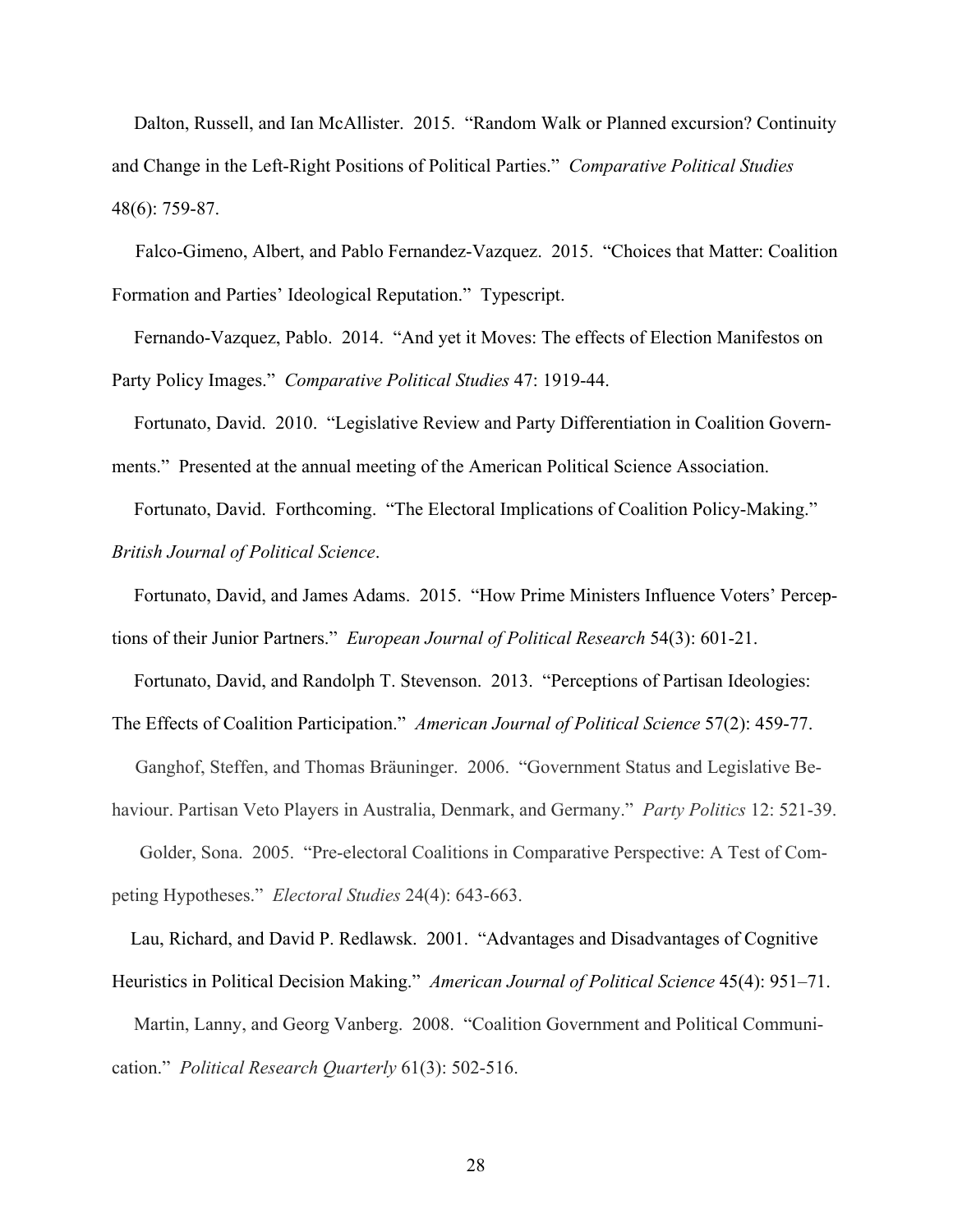Martin, Lanny W,. and Georg Vanberg. 2011. *Parliaments and Coalitions: The Role of Legislative Institutions in Multiparty Governance*. Oxford: Oxford University Press.

Martin, Lanny W., and Randolph T. Stevenson. 2001. "Government Formation in Parliamentary Democracies." *American Journal of Political Science* 45(1): 33-50.

 Meyer, Thomas, and Markus Wagner. 2016. "Issue Engagement in Election Campaigns The Impact of Electoral Incentives and Organizational Constraints." *Political Science Research and Methods* 4(3): 555-71.

 Rogers, William H. 1993. "Regression Standard Errors in Clustered Samples." *Stata Technical Bulletin* 13: 19–23.

 Sagarzazu, Inaki, and Heike Klüver. 2017. "Coalition Governments and Party Competition: Political Communications Strategies of Coalition Parties." *Political Science Research and Methods* 5(2): 333-349.

Schmitt, Hermann; Popa, Sebastian Adrian; Devinger, Felix. 2015. European Parliament Election Study 2014, Voter Study, Supplementary Study. GESIS Data Archive, Cologne. ZA5161 Data file Version 1.0.0, doi:10.4232/1.5161.

Spoon, Jae-Jae. 2011. *Political Survival of Small Parties in Europe*. Ann Arbor: University of Michigan Press.

 van der Velden, Mariken, and Gigs Schumacher. 2015. "Do Coalition Partners Drift Apart or Stick Together? An Analysis of Party Platform Changes in 11 Western European Countries." T Woolridge, Jeffrey M. 2002. *Econometric Analysis of Cross Section and Panel Data*. Cambridge, MA: MIT Press.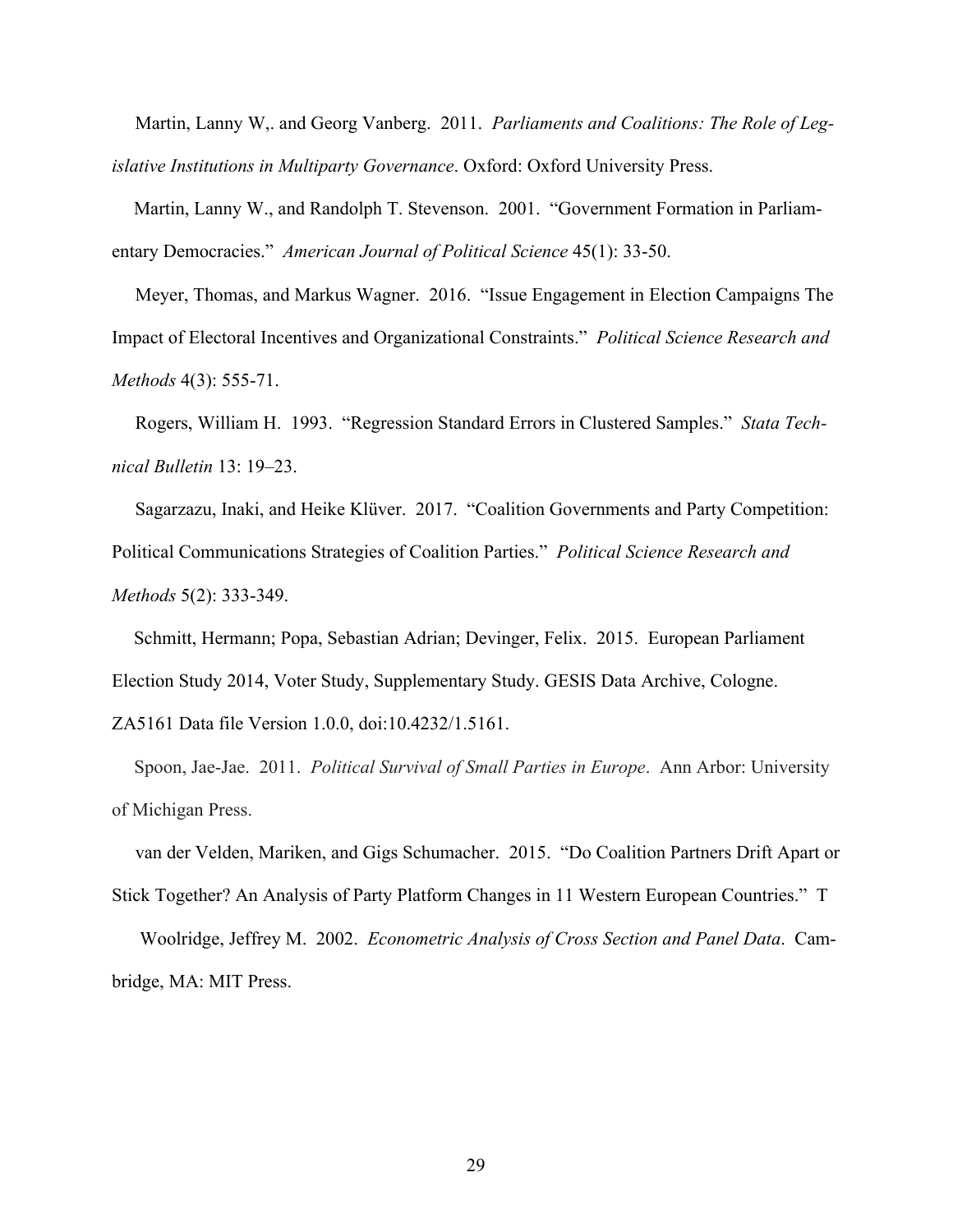### **Table 1. Analyses of Coalition Partners' Image Convergence and Parallel Shifts: European Election Study Surveys**

|                                                       | <b>Computations on</b><br>junior coalition<br>partners | <b>Computations on</b><br>opposition<br>parties<br>(2) |
|-------------------------------------------------------|--------------------------------------------------------|--------------------------------------------------------|
| Party <i>j's</i> perceived distance to the current PM | 1.57                                                   | 2.65                                                   |
| party(t)                                              | (1.13)                                                 | (1.47)                                                 |
| Party j's lagged perceived distance to the current    | 1.72                                                   | 2.70                                                   |
| <i>PM party</i> $(t-1)$                               | (1.14)                                                 | (1.49)                                                 |
| N                                                     | 77                                                     | 252                                                    |

### 1A. Analyses of Parties' Image Convergence

### 1B. Analyses of Parties' Parallel Shifts

|                                                                                            | <b>Computations on</b><br>junior coalition<br>partners | <b>Computations on</b><br>opposition<br>parties<br>$\mathbf{2})$ |
|--------------------------------------------------------------------------------------------|--------------------------------------------------------|------------------------------------------------------------------|
| Correlation between party <i>j's</i> perceived<br>shift and the PM party's perceived shift | 0.50<br>(p < .001)                                     | 0.10<br>(p > .10)                                                |
|                                                                                            |                                                        | 252                                                              |

Notes. The computations reported in these tables are from European Election Study (EES) surveys administered in 21 European Union member states between 1989 and 2014. The set of countries and parties included in the analyses is listed in Table S1 in the supplementary information memo. The variables listed in the tables are defined in the text. In Table 1A, the variable [*Party i's perceived distance to the PM party (t)*] is calibrated along a 0-10 scale, where zero denotes that the focal party *j* and the PM party are perceived as holding identical (mean perceived) positions along the 0-10 Left-Right scale, and 10 denotes that these parties are perceived as holding positons at opposite ends of this scale. The numbers in parentheses in Table 1A are standard deviations.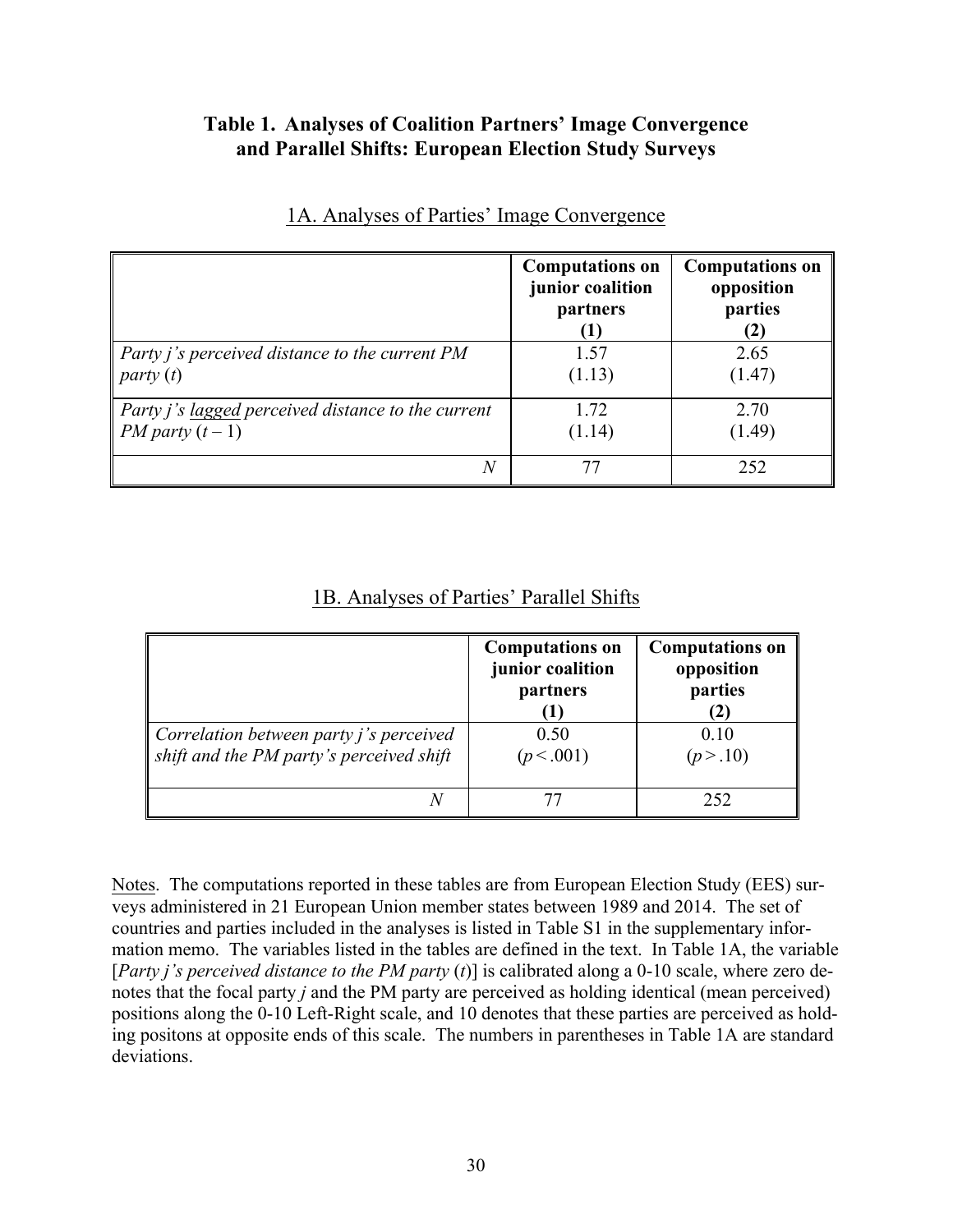|                                              | Mean<br>value<br>(1) | Mean<br>absolute<br>value<br>(2) | <b>Minimum</b><br>& Maximum<br><b>Values</b><br>(3) |
|----------------------------------------------|----------------------|----------------------------------|-----------------------------------------------------|
| Party <i>j's</i> perceived shift $(t)$       | 0.06<br>(0.65)       | 0.51<br>(0.40)                   | $-2.29, 2.45$                                       |
| Party <i>j's</i> perceived position $(t-1)$  | 5.21<br>(1.90)       | 5.21<br>(1.90)                   | 1.04, 9.13                                          |
| <i>PM party's perceived position</i> $(t-1)$ | 5.94<br>(1.65)       | 5.94<br>(1.65)                   | 1.04, 8.72                                          |
| $PM$ party's perceived shift $(t)$           | 0.15<br>(0.59)       | 0.49<br>(0.36)                   | $-1.07, 1.50$                                       |
| Party <i>j</i> is in government $(t)$        | 0.38<br>(0.49)       | 0.38<br>(0.49)                   | 0, 1                                                |

**Table 2. Descriptive Statistics: Dependent and Independent Variables**

Notes. The numbers in parentheses in columns 1-2 are the standard deviations of the reported values. The measures of citizens' perceptions of parties' Left-Right positions (and position shifts) are based on mean party placements drawn from European Election Study respondents surveyed in 1989, 1994, 1999, 2004, 2009, and 2014. The set of countries and parties included in the analyses is listed in Table S1 in the supplementary information memo. The variable definitions are given in the text.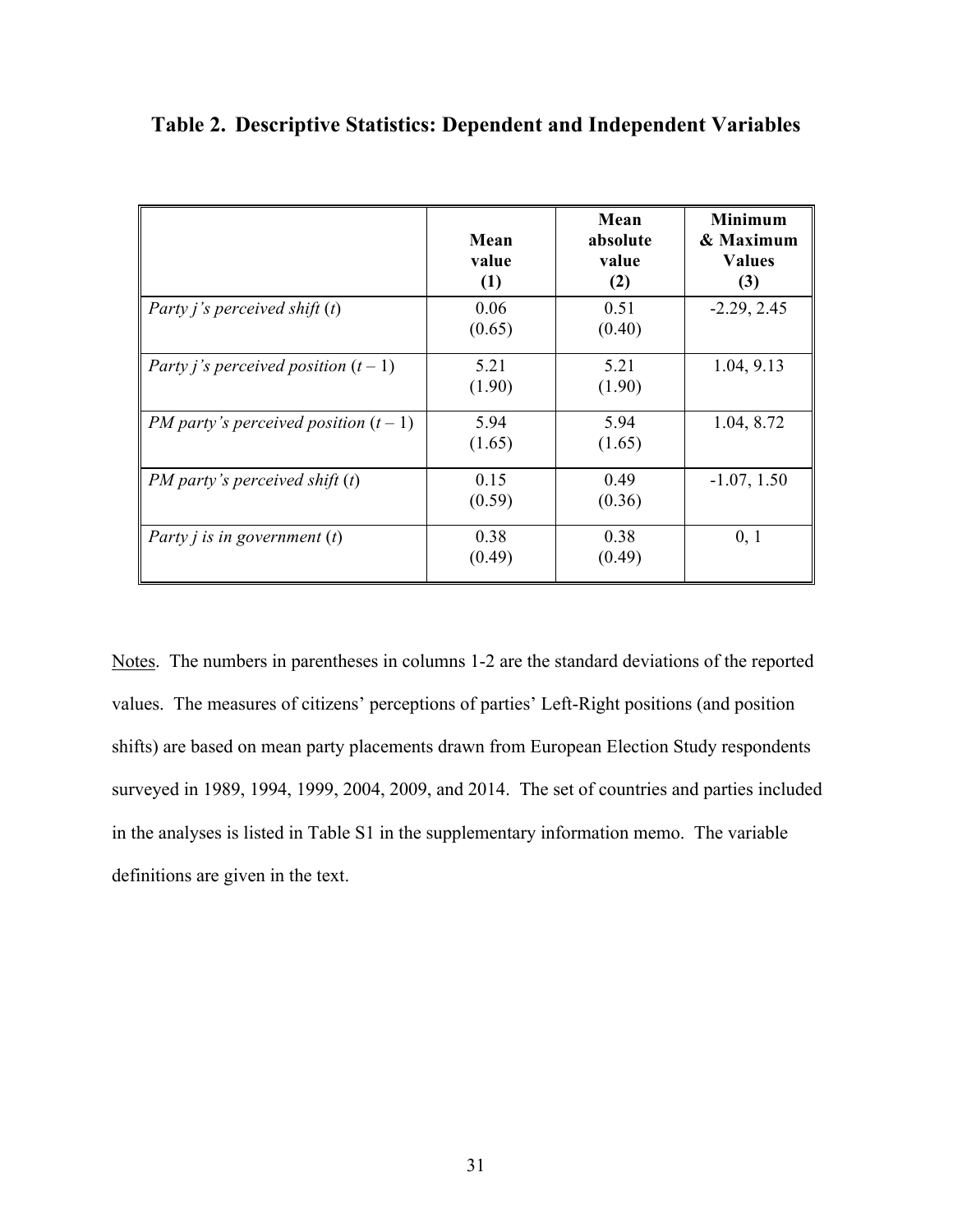|                                              | <b>Basic</b> | Year           | EU<br><b>Members</b> | Natl.<br><b>Election</b> |
|----------------------------------------------|--------------|----------------|----------------------|--------------------------|
| <b>INDEPENDENT VARIABLES</b>                 | Model        | <b>Effects</b> | 1989-2014            | <b>Surveys</b>           |
|                                              | (1)          | (2)            | (3)                  | (4)                      |
| <i>PM party's perceived position</i> $(t-1)$ | $-0.02$      | $-0.01$        | $-0.03$              | $-0.01$                  |
|                                              | (0.02)       | (0.02)         | (0.02)               | (0.02)                   |
| $PM$ party's perceived shift $(t)$           | $0.19*$      | $-0.08$        | $-0.20*$             | $-0.02$                  |
|                                              | (0.07)       | (0.07)         | (0.07)               | (0.16)                   |
| Party <i>j</i> is in government $(t)$        | $-0.07$      | $-0.10$        | $-0.70$              | 0.39                     |
|                                              | (0.29)       | (0.40)         | (0.69)               | (0.24)                   |
| <i>PM party's perceived position</i> $(t-1)$ | 0.03         | 0.02           | 0.10                 | $-0.04$                  |
| $\times$ Party j is in government (t)        | (0.04)       | (0.04)         | (0.06)               | (0.03)                   |
| $PM$ party's perceived shift $(t)$           | $0.42**$     | $0.48**$       | $0.82*$              | $0.33^{\dagger}$         |
| $\times$ Party j is in government (t)        | (0.12)       | (0.15)         | (0.34)               | (0.18)                   |
| Intercept                                    | 0.11         | 0.09           | 0,24                 | $-0.05$                  |
|                                              | (0.15)       | (0.17)         | (0.20)               | (0.11)                   |
| N                                            | 328          | 328            | 228                  | 179                      |
| $R^2$                                        | 0.14         | 0.36           | 0.34                 | 0.07                     |

# **Table 3. Analyses of Citizens' Perceived Party Left-Right Shifts**

\*\* *p* < .01 ; \* *p* < .05 ,  $\frac{1}{7}$  *p* < .10 , two-tailed tests.

Notes. Standard errors (clustered by party) are in parentheses. For the analyses in columns 1-5 the dependent variable was the change in the focal party's perceived Left-Right position at the time of the current European Parliamentary election compared to the previous election, as perceived by all European Election Study (EES) respondents who provided valid party placements. The data is from EES surveys administered near the times of the elections to the European Parliament held in 1989, 1994, 1999, 2004, 2009, and 2014. For these analyses the parties' positions as perceived by the survey respondents were all calibrated along a 0-10 scale where higher numbers denote more right-wing positions. The "Year Effects" specification reported in column 2 includes controls for the survey year, and also for the survey year interacted with the [*party j is in government* (*t*)] variable. The "National Election Year" model in column 3 is estimated on the data from EES surveys administered in years when the country held a national parliamentary election, while the "No National Election Year" model in column 4 is estimated on the data from all other EES surveys. The analyses in column 5 are over the set of countries that were included in all six EES surveys between 1989-2014, and those in column 6 are of national elections surveys from Britain, Norway, Sweden, the Netherlands, and Germany.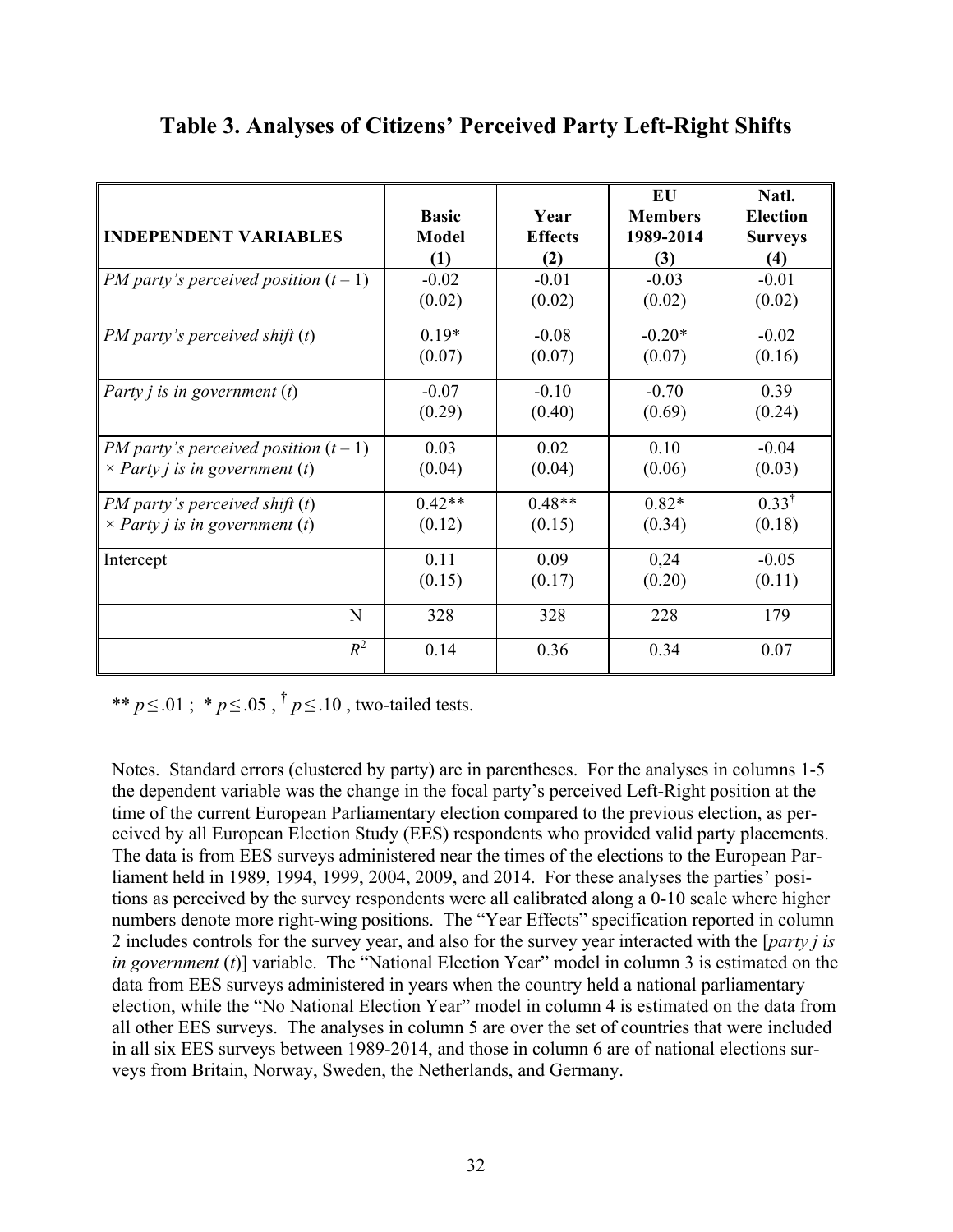### **Table 4. Analyses of Coalition Partners' Image Convergence and Parallel Shifts: National Election Study Surveys**

|                                                       | <b>Computations on</b><br>junior coalition<br>partners | <b>Computations on</b><br>opposition<br>parties<br>(2) |
|-------------------------------------------------------|--------------------------------------------------------|--------------------------------------------------------|
| Party <i>j's</i> perceived distance to the current PM | 1.62                                                   | 2.98                                                   |
| party(t)                                              | (1.04)                                                 | (1.58)                                                 |
| Party j's lagged perceived distance to the current    | 1.79                                                   | 2.98                                                   |
| <i>PM party</i> $(t-1)$                               | (1.21)                                                 | (1.56)                                                 |
| N                                                     | 39                                                     | 141                                                    |

### 4A. Analyses of Parties' Image Convergence

### 4B. Analyses of Parties' Parallel Shifts

|                                                                                            | <b>Computations on</b><br>junior coalition<br>partners | <b>Computations on</b><br>opposition<br>parties<br>$\bf(2)$ |
|--------------------------------------------------------------------------------------------|--------------------------------------------------------|-------------------------------------------------------------|
| Correlation between party <i>j's</i> perceived<br>shift and the PM party's perceived shift | 0.34<br>(p < .05)                                      | $-0.08$<br>(p > .10)                                        |
|                                                                                            | 39                                                     | 141                                                         |

Notes. The computations reported in this table are from 43 national election surveys administered in Britain (1992-2015), the Netherlands (1981-2010), Sweden (1979-2014), Norway (1973- 2013), and West Germany (1976-2013). The set of elections and parties included in these analyses are reported in Table S2 in the supplementary materials memo. The variables listed in the tables are defined in the text. In Table 4A, the variable [*Party j's perceived distance to the PM party* (*t*)] is calibrated along a 0-10 scale, where zero denotes that the focal party *j* and the PM party are perceived as holding identical (mean perceived) positions along the Left-Right scale, and 10 denotes that these parties are perceived as holding positons at opposite ends of this scale.